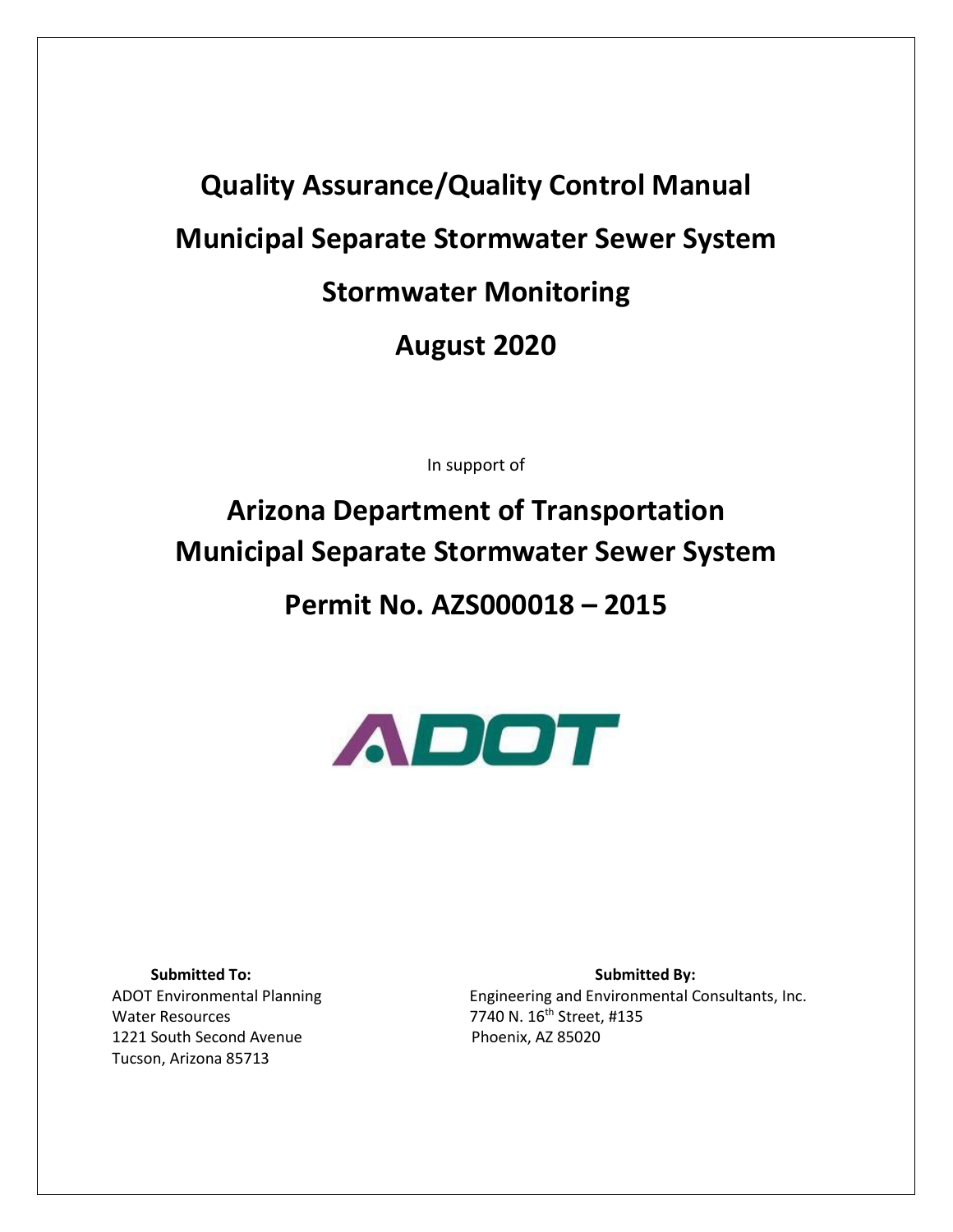## **REVISION HISTORY**

Final version, Version 1.0, 12/15/2016 Revised SOPs, Version 2.0, 2/27/2017 Reviewed and accepted, Version 2.0, 8/27/2017 Revised §2.2.2. sampling protocol and decontamination procedure, Version 3.0, 7/18/2018 Revised, Version 4.0, 8/5/2020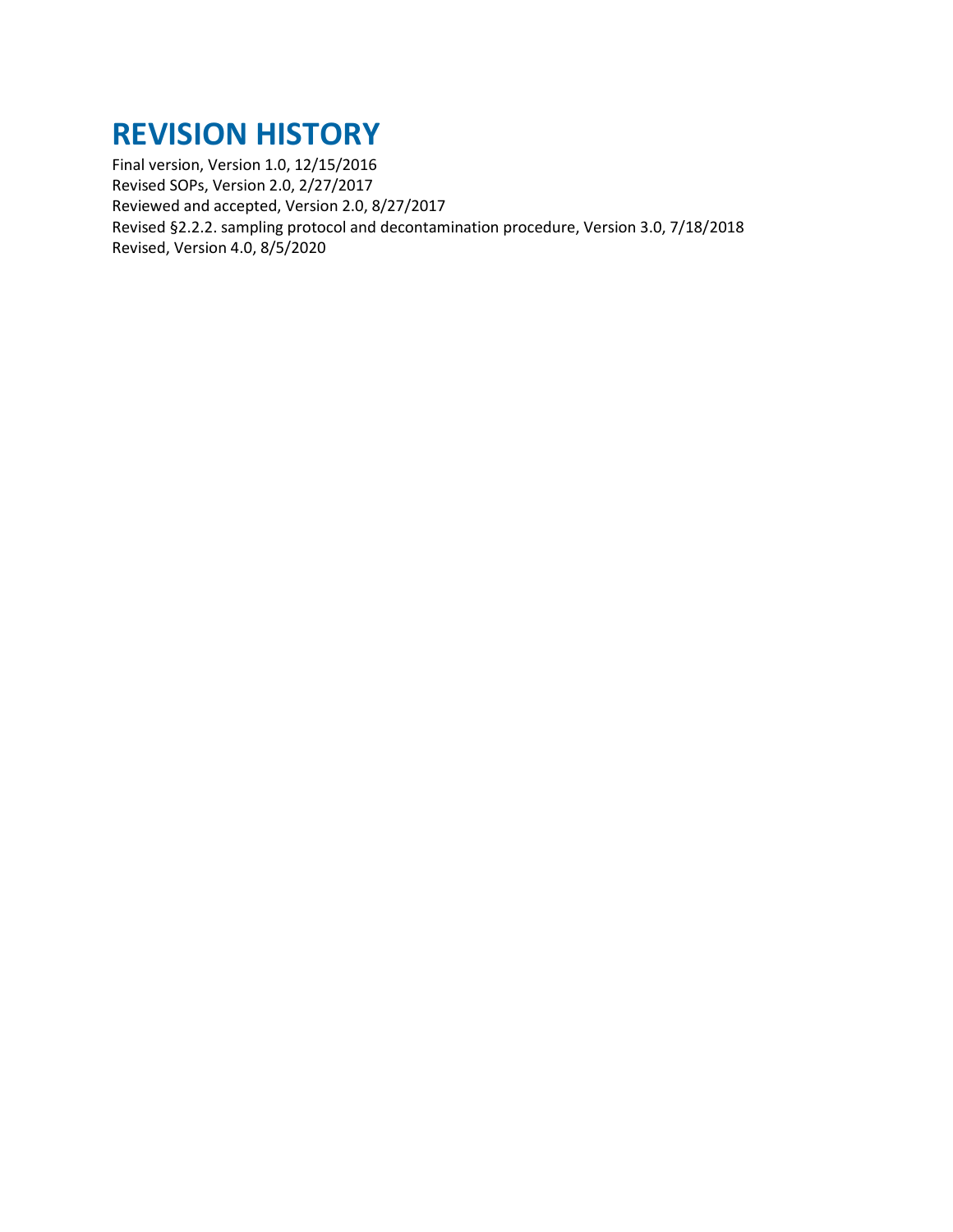## **CONTENTS**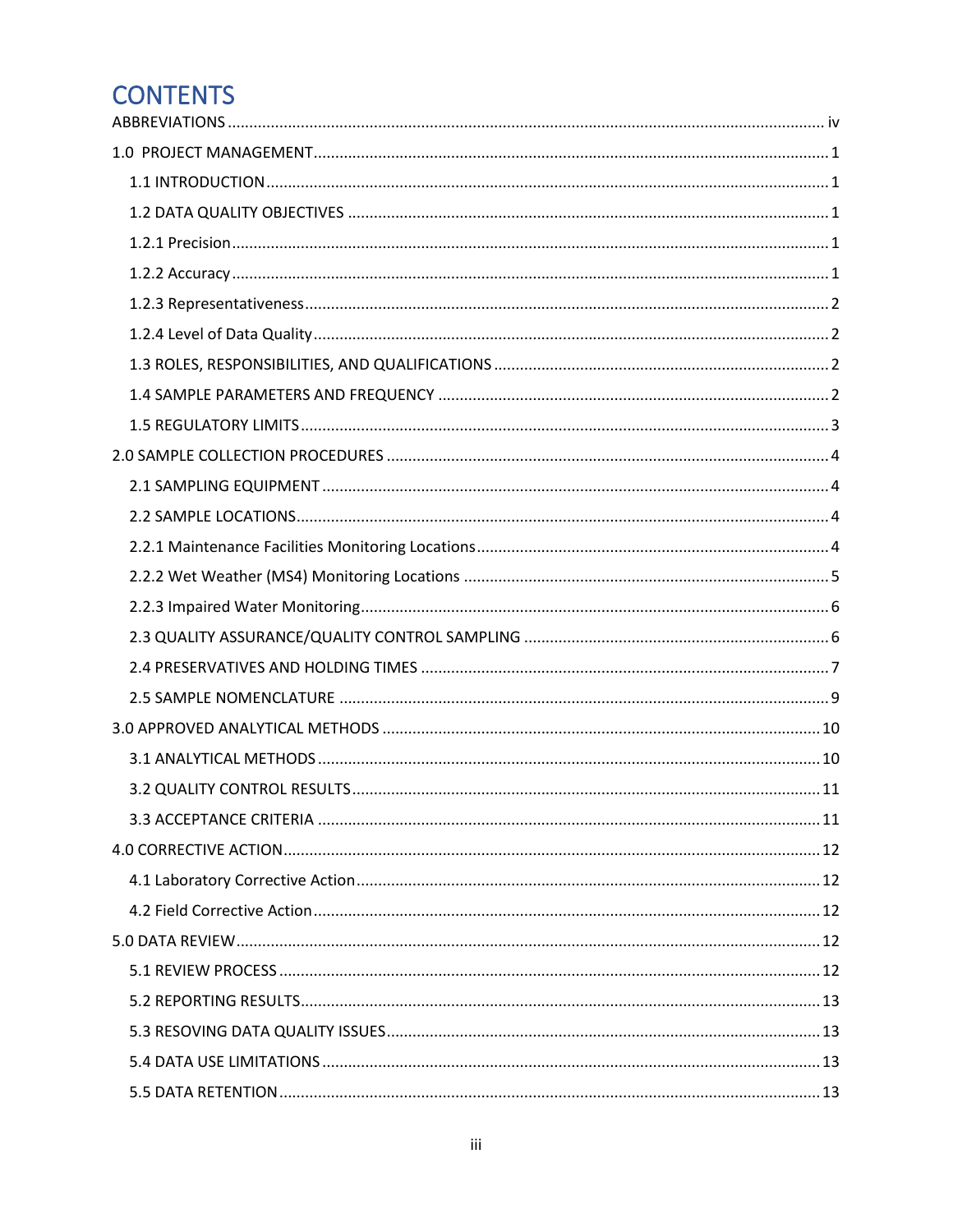#### **Tables**

#### **Appendices**

Appendix A: Project Organization Chart Appendix B: MS4 Stormwater Sampling Equipment List Appendix C: ADOT MS4 Sampling Locations Appendix D: Example Chain-of-Custody Form Appendix E: Stormwater Sampling Data Form Appendix F: Data Quality Assurance Worksheet

## <span id="page-3-0"></span>ABBREVIATIONS

A.A.C. Arizona Administrative Code ADEQ Arizona Department of Environmental Quality ADHS Arizona Department of Health Services ADOT Arizona Department of Transportation A.R.S. Arizona Revised Statutes BMP Best Management Practices BOD Biochemical Oxygen Demand COC Chain of Custody COD Chemical Oxygen Demand CRM Certified Reference Material E. coli Escherichia coli EPA United States Environmental Protection Agency HPLC High Performance Liquid Chromatography LCS Laboratory Control Sample LOQ Limit of Quantitation MDL Method Detection Limit mg/L Milligrams per Liter MQO Measurement Quality Objective MPN Most Probable Number MS/MSD Matrix Spike/Matrix Spike Duplicate MS4 Municipal Separate Storm Water Sewer System NTU Nephelometric Turbidity Units OAW Outstanding Arizona Waters PAH Polycyclic Aromatic Hydrocarbons PQLs Practical Quantitation Limits QAM Quality Assurance Manual QAP Quality Assurance Plan QA/QC Quality Assurance/Quality Control SOP Standard Operating Procedure TDS Total Dissolved Solids TSS Total Suspended Solids VOC Volatile Organic Compound WLA Wasteload Allocation μg/L Micrograms per Liter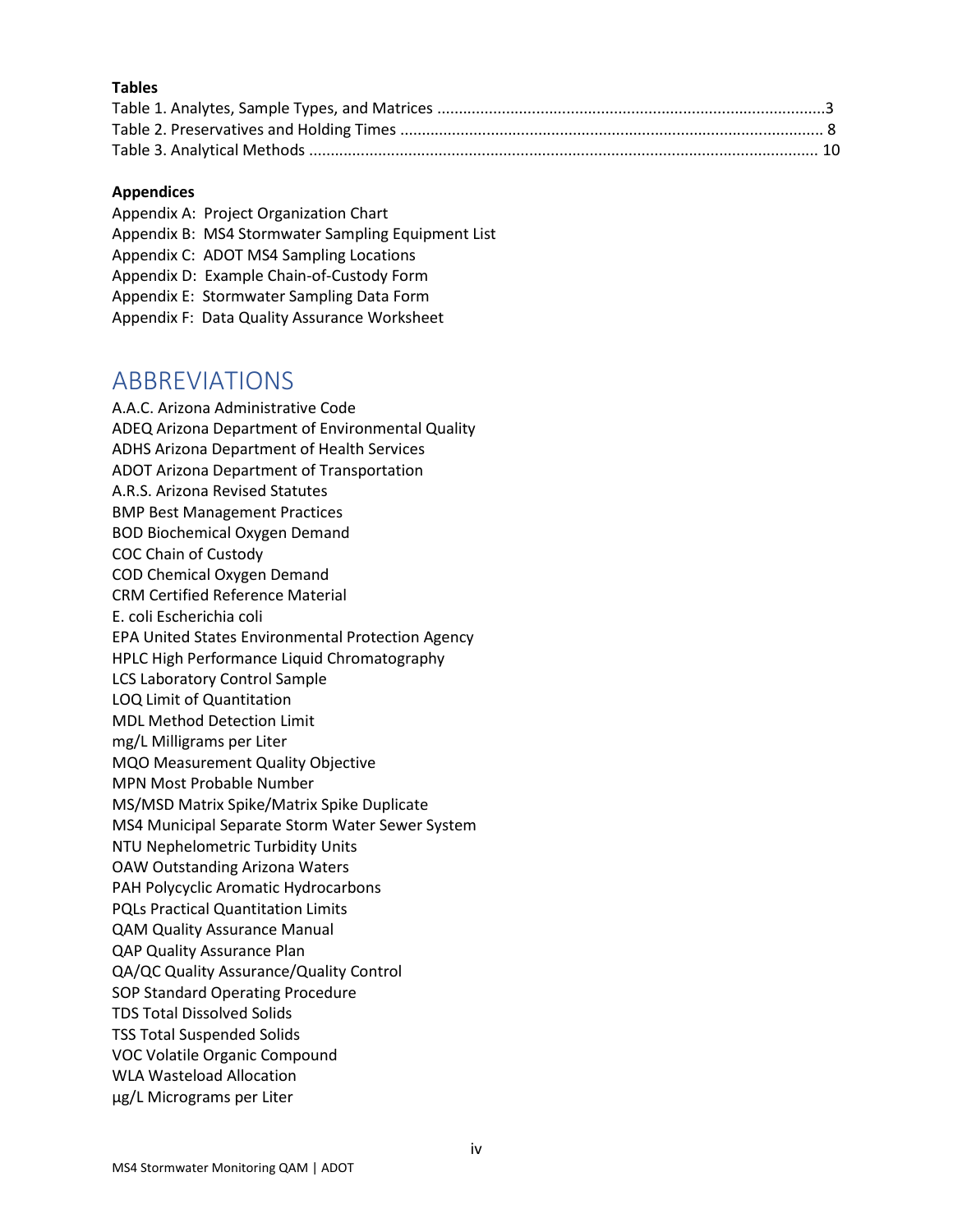## <span id="page-4-0"></span>**1.0 PROJECT MANAGEMENT**

## <span id="page-4-1"></span>**1.1 INTRODUCTION**

This Quality Assurance/Quality Control Manual has been prepared for the Arizona Department of Transportation (ADOT) and their contractors to assist in meeting stormwater monitoring requirements as identified within Section 12 of Arizona Pollutant Discharge Elimination System Municipal Separate Storm Sewer System Permit No. AZS000018 (Permit). This Permit is implemented under Arizona Department of Environmental Quality (ADEQ) Arizona Pollutant Discharge Elimination System (AZPDES) and authorizes ADOT to discharge stormwater to Waters of the United States in Arizona within its Municipal Separate Storm Sewer System (MS4) and select maintenance facilities.

Quality assurance (QA) is defined as methods designed to implement the data quality objectives throughout the sampling and analytical procedure. Quality control (QC) is defined as the methods to measure how effectively the quality assurance methodologies have been applied.

## <span id="page-4-2"></span>**1.2 DATA QUALITY OBJECTIVES**

The data quality objectives of this manual are to provide a standard working tool for ADOT personnel and designated contractors in determining the type, quantity and quality of data needed to reach defensible decisions or make credible estimates in meeting Permit conditions as described in Part 12 of the ADOT's MS4 Permit. This regulatory target requires data qualifiers of precision, accuracy and representativeness that governs the data quality objectives of the program.

## <span id="page-4-3"></span>**1.2.1 Precision**

Precision refers to the closeness of two or more measurements to each other. Measurements of concentration in sampled stormwater gathered by this program will be compared to Arizona surface water quality standards (A.A.C. Title 18, Chapter 11, Article 1) applicable to receiving waters of the MS4, qualitatively used to evaluate narrative standards to impaired and unique waters. The precision of numeric water quality standards varies but is the most exact of these three uses. Therefore, the precision of any data should be comparable to applicable surface water quality standards of the specific receiving waters.

## <span id="page-4-4"></span>**1.2.2 Accuracy**

Accuracy refers to the closeness of a measured value to a standard or known value. For environmental samples the true value is never known, even for a specific aliquot. Therefore, data accuracy can only be determined by intra-laboratory methods. Acceptable levels for accuracy of regulatory data where enforcement actions are possible are quite high and these have been specified by the Arizona Department of Health Services (ADHS) Office of Laboratory Licensure and Certification. All samples collected for monitoring are analyzed by a laboratory licensed by the ADHS and accuracy determined by internal programs of those labs. See Section 3.3 – Acceptance Criteria for further discussion.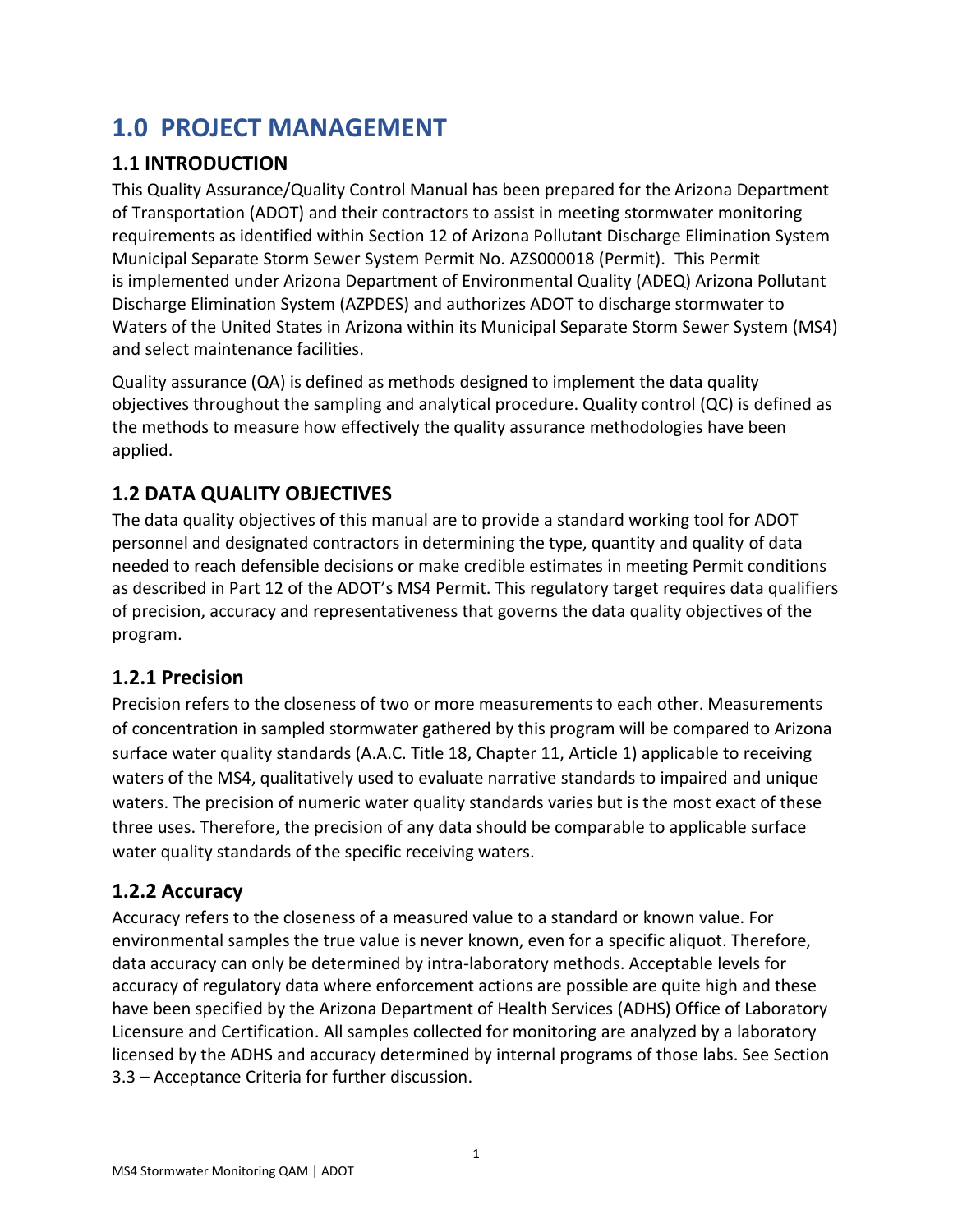## <span id="page-5-0"></span>**1.2.3 Representativeness**

For environmental samples, representativeness is the closeness of the measured value of a random sample to that obtained from the entire population. Obviously, for water samples variability is continuous, therefore site characterization standards suggest that the physical nature of the water sample be the best criteria for representativeness. For stormwater samples, these criteria include location relative to the source of pollution and receiving water, flow discharge and the nature of the rainstorm has specified the locations, sample timing, characteristic rainfall amounts and other qualifiers for the sampling program.

## <span id="page-5-1"></span>**1.2.4 Level of Data Quality**

The MS4 permit has assumed a level of data quality needed for compliance by requiring that ADHS certified laboratories are used, by stipulating the sampling locations, frequency and antecedent rainfall conditions and by requiring that the data be compared to applicable surface water quality standards of the specific receiving waters and calculated pollutant loads of impaired waters. This level of data quality will be maintained during the implementation of the monitoring.

## <span id="page-5-2"></span>**1.3 ROLES, RESPONSIBILITIES, AND QUALIFICATIONS**

The monitoring project structure is given by an organization chart, which is provided in Appendix A and will be updated as needed. The ADOT assigned project manager (ADOT PM) is responsible for compliance with the MS4 Permit. Sampling, monitoring and interpretive support will be assigned to the ADOT Contractor, who will maintain the project database. Data and narrative interpretation will be delivered to the ADOT PM for inclusion in the MS4 Permit Annual Report.

## <span id="page-5-3"></span>**1.4 SAMPLE PARAMETERS AND FREQUENCY**

Permit section 12.4.2.4(b) identifies parameters and sampling frequency. This table is provided below as Table 1 to assist users of this manual in preparing sampling activities.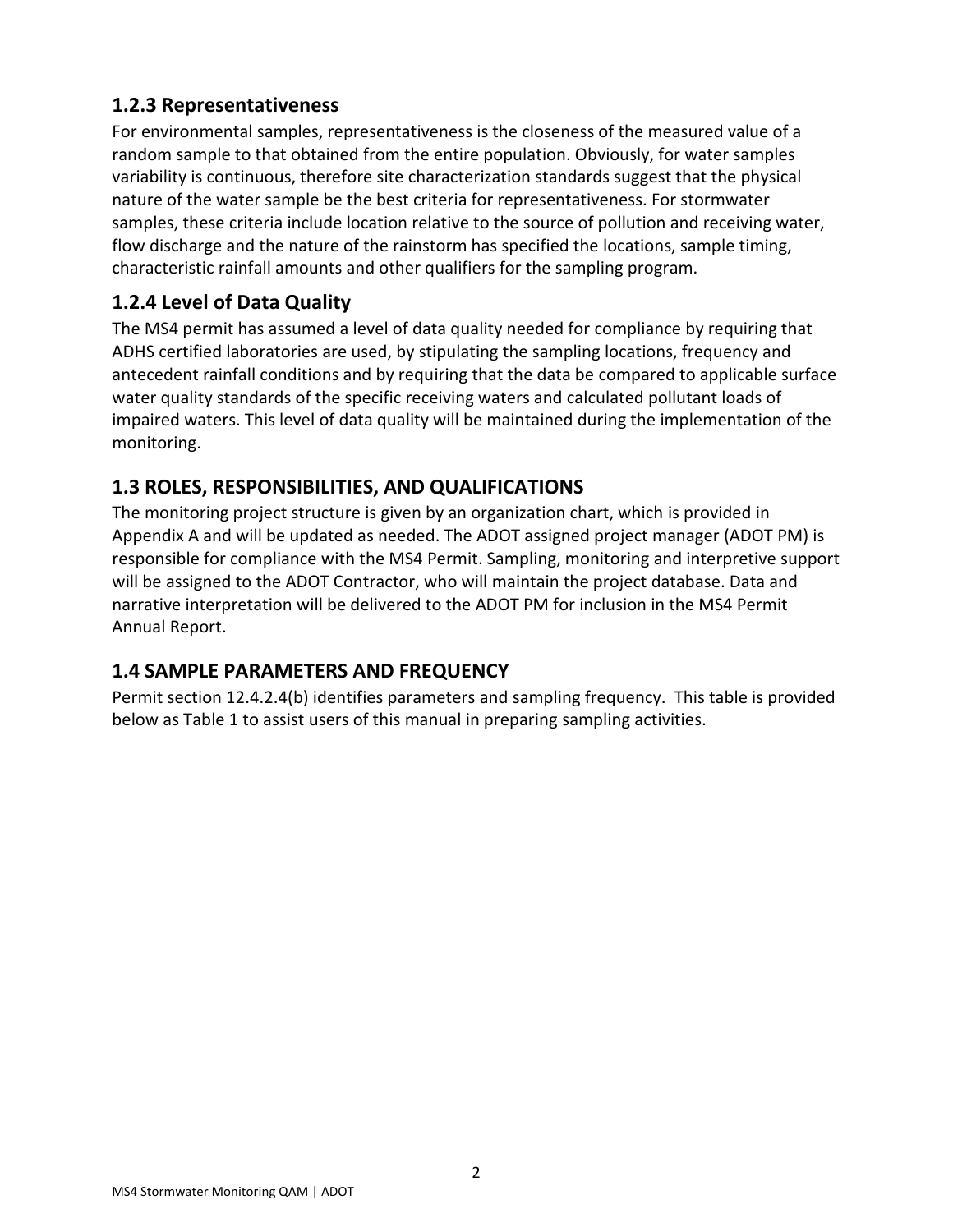| Analyte                          | <b>Sample Type</b>       | <b>Sample Frequency</b>                           |  |  |  |  |  |  |
|----------------------------------|--------------------------|---------------------------------------------------|--|--|--|--|--|--|
| Flow                             | <b>Field Measurement</b> | Each time an outfall is sampled, for each aliquot |  |  |  |  |  |  |
| pH                               | <b>Field Measurement</b> | Once each wet season for each year in the         |  |  |  |  |  |  |
| Temperature                      | <b>Field Measurement</b> | Once each wet season for each year in the         |  |  |  |  |  |  |
| <b>Total Dissolved Solids</b>    | Flow Weighted Composite  | Once each wet season for each year in the         |  |  |  |  |  |  |
| <b>Total Suspended Solids</b>    | Flow Weighted Composite  | Once each wet season for each year in the         |  |  |  |  |  |  |
| Turbidity                        | Flow Weighted Composite  | Once each wet season for each year in the         |  |  |  |  |  |  |
| <b>Biochemical Oxygen Demand</b> | Flow Weighted Composite  | Once each wet season for each year in the         |  |  |  |  |  |  |
| <b>Chemical Oxygen Demand</b>    | Flow Weighted Composite  | Once each wet season for each year in the         |  |  |  |  |  |  |
| <b>Sulfates</b>                  | Flow Weighted Composite  | Once each wet season for each year in the         |  |  |  |  |  |  |
| Nitrate                          | Flow Weighted Composite  | Once each wet season for each year in the         |  |  |  |  |  |  |
| Nitrite                          | Flow Weighted Composite  | Once each wet season for each year in the         |  |  |  |  |  |  |
| Sodium                           | Flow Weighted Composite  | Once each wet season for each year in the         |  |  |  |  |  |  |
| Calcium                          | Flow Weighted Composite  | Once each wet season for each year in the         |  |  |  |  |  |  |
| Chloride                         | Flow Weighted Composite  | Once each wet season for each year in the         |  |  |  |  |  |  |
| Ammonia                          | Discrete Manual          | Once each wet season for each year in the         |  |  |  |  |  |  |
| Chlorine                         | Discrete Manual          | Once each wet season for each year in the         |  |  |  |  |  |  |
| Escherichia coli                 | Discrete Manual          | Once each wet season for each year in the         |  |  |  |  |  |  |
| <b>Fecal Coliform</b>            | Flow Weighted Composite  | Once each wet season for each year in the         |  |  |  |  |  |  |
| Arsenic                          | Flow Weighted Composite  | Once each wet season for each year in the         |  |  |  |  |  |  |
| <b>Barium</b>                    | Flow Weighted Composite  | Once each wet season for each year in the         |  |  |  |  |  |  |
| Cadmium                          | Flow Weighted Composite  | Once each wet season for each year in the         |  |  |  |  |  |  |
| Chromium                         | Flow Weighted Composite  | Once each wet season for each year in the         |  |  |  |  |  |  |
| Copper                           | Flow Weighted Composite  | Once each wet season for each year in the         |  |  |  |  |  |  |
| Lead                             | Flow Weighted Composite  | Once each wet season for each year in the         |  |  |  |  |  |  |
| Mercury                          | Flow Weighted Composite  | Once each wet season for each year in the         |  |  |  |  |  |  |
| Nickel                           | Flow Weighted Composite  | Once each wet season for each year in the         |  |  |  |  |  |  |
| Selenium                         | Flow Weighted Composite  | Once each wet season for each year in the         |  |  |  |  |  |  |
| Silver                           | Flow Weighted Composite  | Once each wet season for each year in the         |  |  |  |  |  |  |
| Zinc                             | Flow Weighted Composite  | Once each wet season for each year in the         |  |  |  |  |  |  |
| <b>Dissolved Copper</b>          | Discrete Manual          | Once each wet season for each year in the         |  |  |  |  |  |  |
| Hardness                         | Discrete Manual          | Once each wet season for each year in the         |  |  |  |  |  |  |
| Polycyclic Aromatic              | Discrete Manual          | Once each wet season for each year in the         |  |  |  |  |  |  |

#### *Table 1. Analytes, Sample Types, and Matrices*

### <span id="page-6-0"></span>**1.5 REGULATORY LIMITS**

Analytical results will be compared to their applicable Arizona numeric water quality standards for surface water (A.A.C. Title 18, Chapter 11, Article 1) applicable to the MS4 receiving waters. Current surface water quality standards are available at the following link:

[https://legacy.azdeq.gov/environ/water/standards/download/SWQ\\_Standards-1-09-unofficial.pdf](https://legacy.azdeq.gov/environ/water/standards/download/SWQ_Standards-1-09-unofficial.pdf)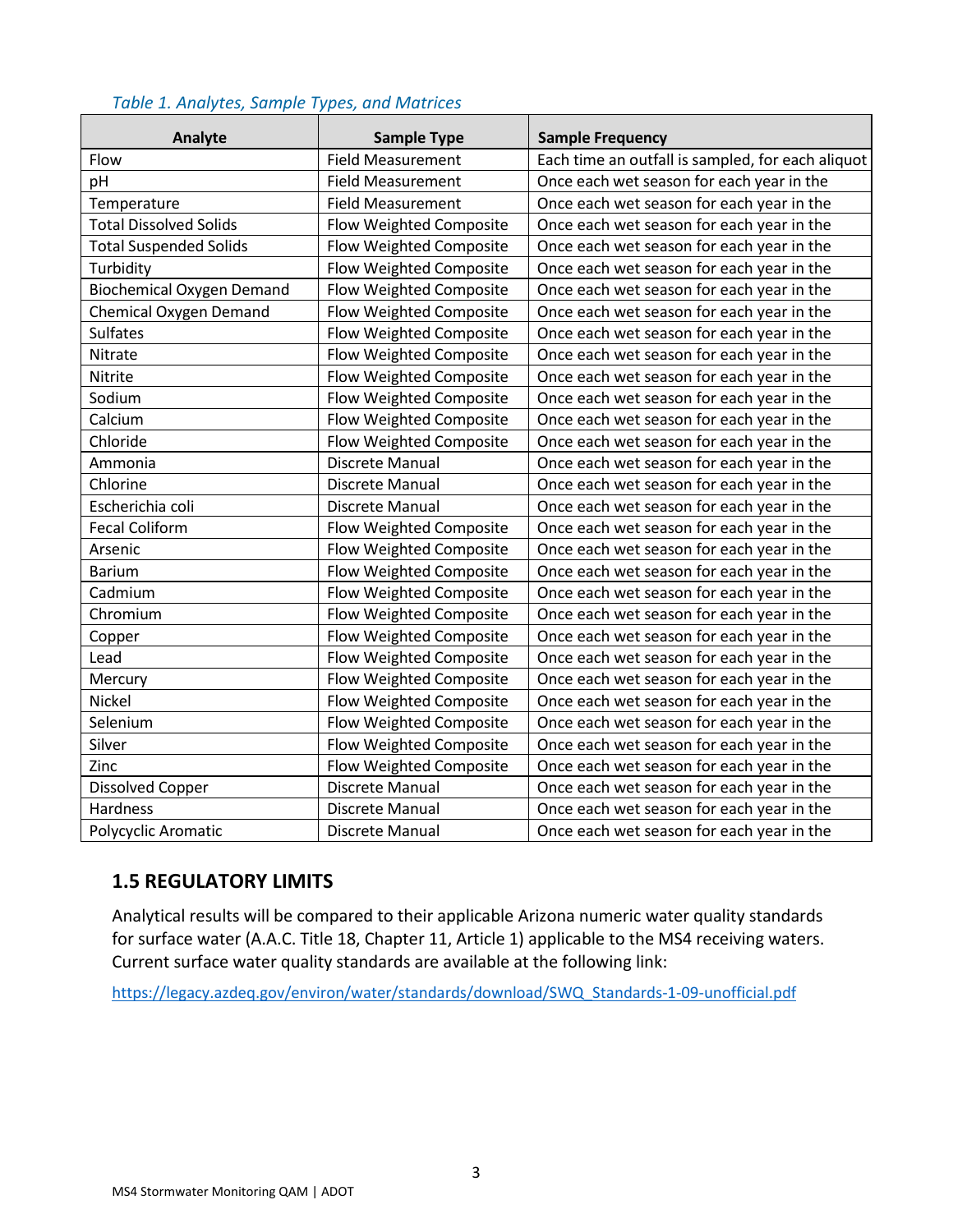## <span id="page-7-0"></span>**2.0 SAMPLE COLLECTION PROCEDURES**

## <span id="page-7-1"></span>**2.1 SAMPLING EQUIPMENT**

Monitoring equipment will be gathered ahead of time because opportunities to sample during rainfall events often come with little advanced notice. Stormwater monitoring generally requires the following equipment:

- Field forms
- Waterproof pens
- Permanent markers
- Powder-free nitrile gloves
- Clear glass jar for visual examinations
- Sample containers
- Sample preservatives
- Sample container labels
- Chain of Custody (COC) forms
- COC seals
- Ice chest(s)
- Ice
- Foul-weather gear

A MS4 Stormwater Sampling Equipment List is provided in Appendix B to assist sampling technicians in preparing for field activities.

### <span id="page-7-2"></span>**2.2 SAMPLE LOCATIONS**

### <span id="page-7-3"></span>**2.2.1 Maintenance Facilities Monitoring Locations**

ADOT will conduct stormwater monitoring at its maintenance facilities located within a quarter mile of an impaired water or OAW, including, but not limited to:

- Nogales Maintenance Yard 1340 N. Hohokam Drive, Nogales (31° 21' 22.97'' N; 110° 55' 38.96'' W)
- Roosevelt Maintenance Yard SR 188 Milepost 242.8, Roosevelt (33° 39' 45.67" N; 111° 08' 03.16" W)
- Spring Creek Maintenance Yard No listed address 34°48'00.50" N; 111° 55' 20.43 W
- Superior Maintenance Yard 951 Main Street, Superior (33° 17' 14.14" N; 111° 06' 40.31" W)
- Superior Storage and Fuel Yard 952 Main Street, Superior (33° 17' 17.12" N; 111° 06' 43.49" W)

#### *Maintenance Facility Sampling Parameters*

ADOT will collect a minimum of one sample per facility from each representative outfall between June 1 and October 31 (summer season) and one sample between November 1 and May 31 (winter season). Samples will be collected utilizing in-ground passive collection bottles installed within protective mounting tubes and retrieved after a storm event.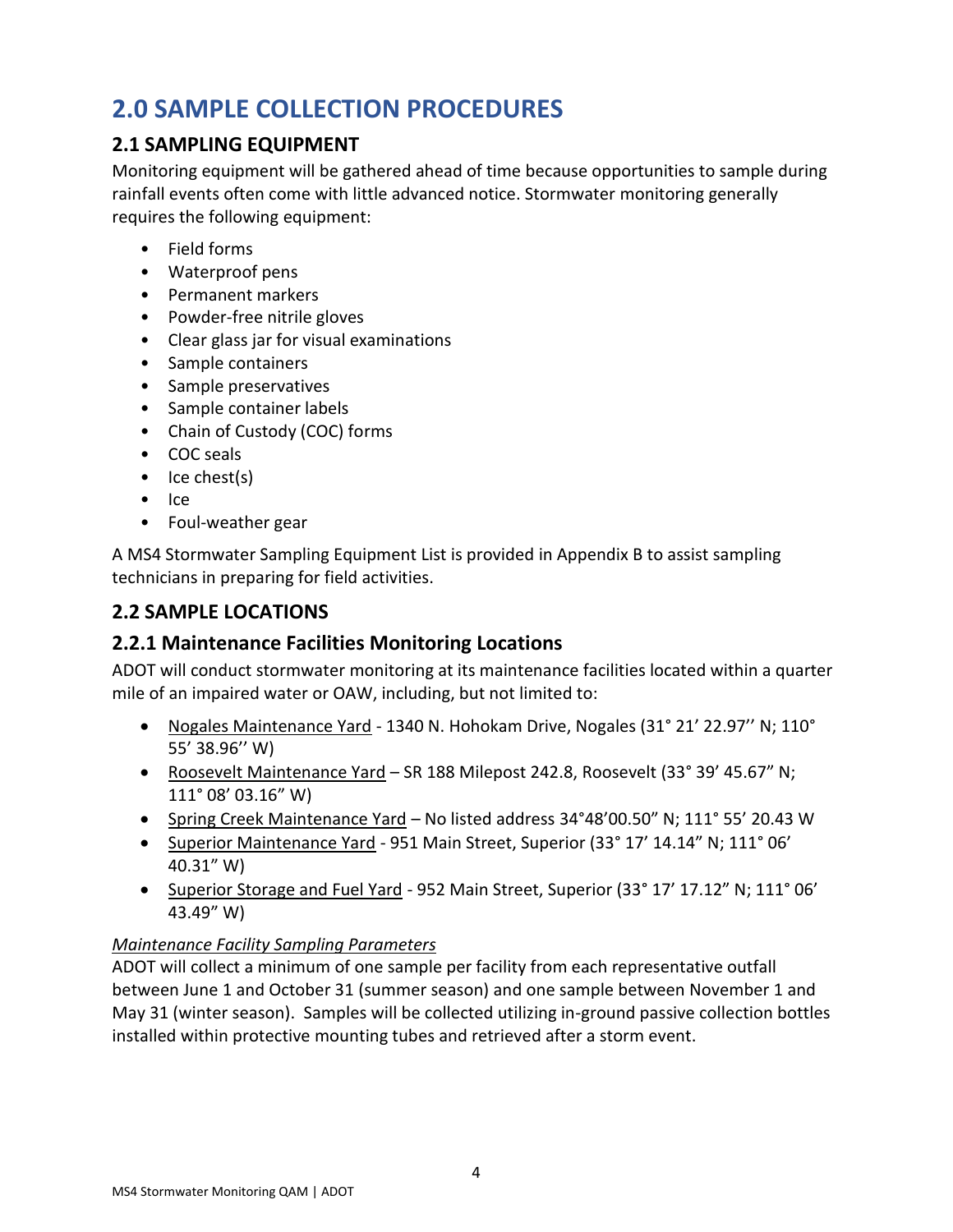#### *Maintenance Facility Field Measurements*

Field measurements at each maintenance location will consist of the following:

- pH
- Temperature
- Residual chlorine (Nogales Yard only)

Field measurements will be recorded in the site location logbook.

## <span id="page-8-0"></span>**2.2.2 Wet Weather (MS4) Monitoring Locations**

ADOT will conduct stormwater monitoring at the following five established MS4 locations:

- Flagstaff 2 MS4 S. Beulah Blvd. along north side of street between I-40 overpass and south bound I-17 exit ramp (35°10'20.23"N; 111°39'56.18"W)
- Nogales MS4 Morley Road at Intersection of State Route 82 (31° 21' 02.12"N; 110° 55' 24.52"W)
- Phoenix MS4 East of State Route 101 on north bank of Skunk Creek (33° 37' 19.86"N; 112° 14' 21.65"W)
- Sedona MS4 Below western abutment of State Route 179 bridge over Oak Creek (34° 51'43.95'N; 111° 45' 42.72"W)
- Tucson MS4 West of Interstate 10 north of Grant Road within ADOT Yard (32° 15' 17.21"N; 110° 59' 49.43"W)

A map showing the MS4 sampling locations is provided in Appendix C.

#### *MS4 Sampling Parameters*

ADOT will collect stormwater samples from the first representative storm event of each wet season (June 1- October 31 and November 1- May 31) and subsequent representative storm events as necessary to collect at least one stormwater sample for each wet season from each outfall or monitoring location. Sampling will be conducted over the first 3 hours of the discharge or for the entire discharge period, if the discharge lasts less than 3 hours. Sampling efforts should include the "first flush" (first 30 minutes of stormwater discharge) whenever possible. A representative storm event is defined in the ADOT Permit as a storm event of greater than 0.1 inches of rainfall and that occurs at least 72 hours after the previously measurable (greater than 0.1 inch of rainfall) storm event.

#### *MS4 Field Measurements*

Field measurements at each MS4 location will consist of the following:

- pH
- Temperature
- Flow

Field measurements will be recorded in the site location logbook.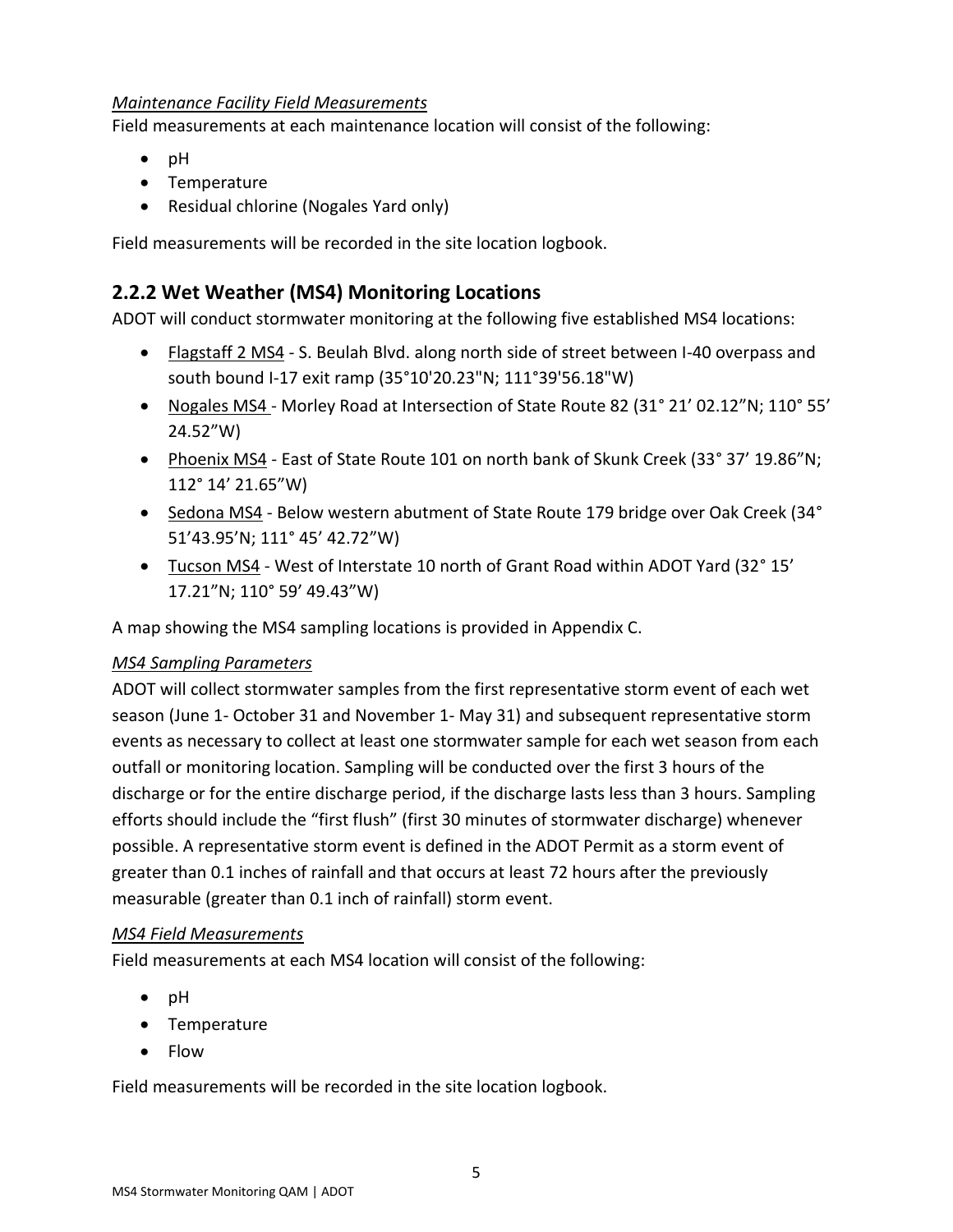### *MS4 Grab Samples*

A minimum of one grab sample will be collected from a discharge resulting from a measurable storm event at each MS4 location and analyzed for the following

- Escherichia coli (E. coli)
- Polycyclic Aromatic Hydrocarbons (PAHs)
- Residual chlorine (Nogales MS4 only)

Grab sampling information for E. Coli and PAHs will be recorded on the COC. Information for residual chlorine (Nogales MS4 only) will be recorded in the site location logbook.

### *MS4 Flow-Weighted Composite Samples*

Flow-weighted composite samples will be collected at each MS4 location utilizing an ISCO automated stormwater sampler. Sampling will be conducted over the first three hours of the discharge or for the entire discharge period if the discharge is less than three hours. A list of analyses required for flow-weighted sampling is provided in Table 1 (see page 3 of this document).

## <span id="page-9-0"></span>**2.2.3 Impaired Water Monitoring**

ADOT will conduct stormwater monitoring at the following locations within one-quarter mile of an impaired waterway:

- Queen Creek, Superior, AZ for dissolved copper
- State Route 85 bridge over Gila River for total selenium

### *Impaired Water Sampling Parameters*

Samples will be collected utilizing in-ground passive collection bottles installed within protective mounting tubes and retrieved after a storm event.

## <span id="page-9-1"></span>**2.3 QUALITY ASSURANCE/QUALITY CONTROL SAMPLING**

The Quality Assurance/Quality Control (QA/QC) program ensures that samples collected are of the highest quality and the laboratory analyzing the samples is producing reliable results. In order to be certified by ADHS, an analytical laboratory is required to have a Quality Assurance Plan (QAP) or Quality Assurance Manual (QAM) that contains a set of QA/QC procedures covering all aspects of laboratory operations. The contracted laboratory will be required to provide a copy of its QAP and maintained on file by ADOT or their contractor.

Contamination can be introduced to a sample at any point during equipment preparation, sample collection, transport, or analysis steps and is referred to as sample bias. Standardized procedures for field and laboratory activities minimize the likelihood of contamination of samples or sample bias. Different types of blank samples can be used to determine if contamination has been introduced during any of the steps. The different types of blanks are described in the remainder of this section.

Section 4 of this document outlines required correction procedures in the event of surface water quality standard exceedance.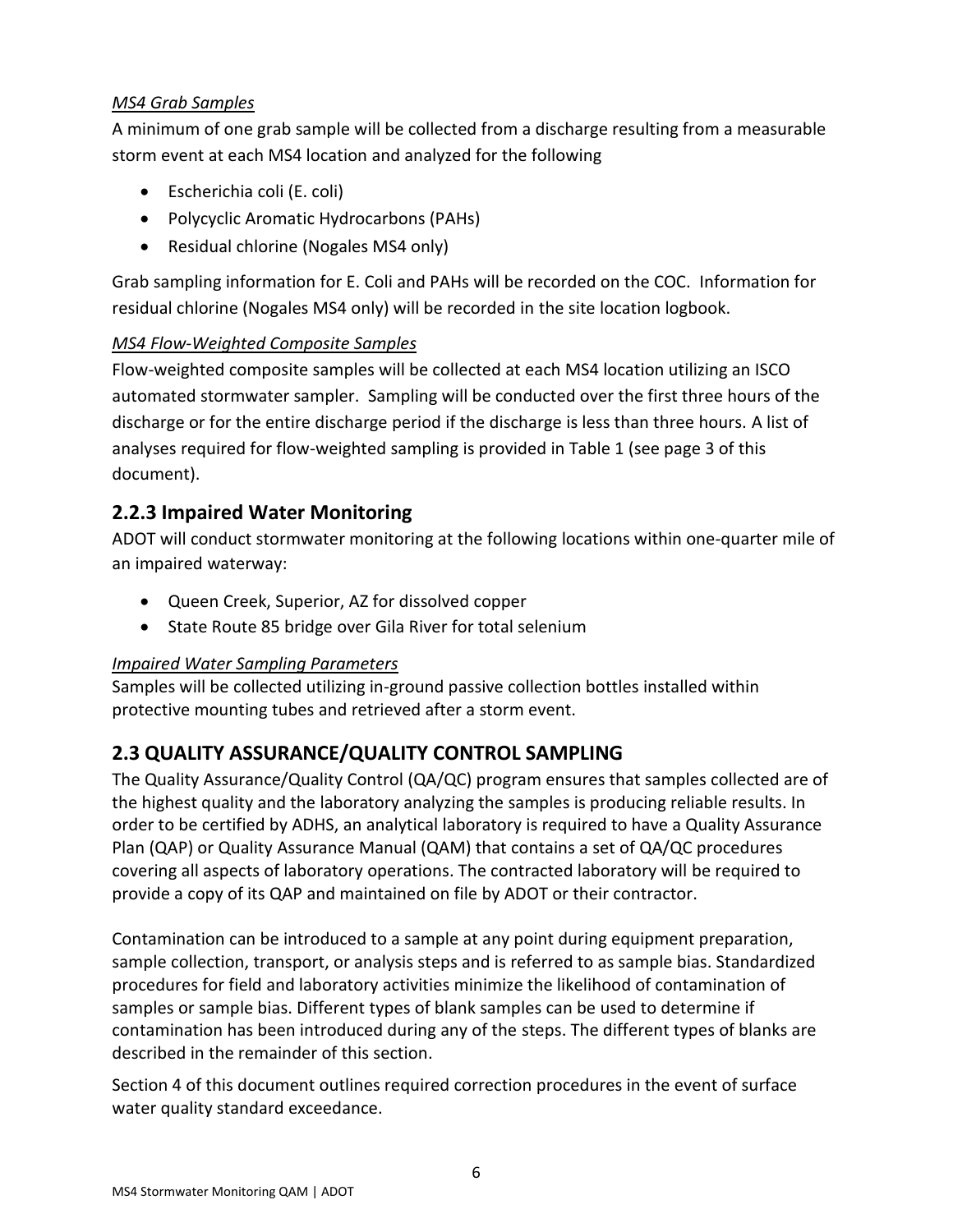#### *Trip Blanks*

A trip blank sample shall be analyzed every fifth sampling event to estimate sample bias in volatile organic compound (VOC) analyses and analyzed for VOCs during every sampling event. Trip blank samples will be provided by the laboratory and will remain with the sample containers throughout the sampling and shipping process.

#### *Equipment Blanks*

Equipment blanks shall be collected by pouring analyte-free water over the decontaminated field equipment before collecting samples from a site. One equipment blank sample will be collected during seasonal maintenance activity (winter and summer). The equipment blank will be submitted to the laboratory and analyzed for the same parameters as the site sample(s).

#### *Matrix Spikes and Matrix Spike Duplicates*

Matrix spikes and matrix spike duplicates (MS/MSD) are collected at the same location as the original samples and the laboratory adds (spikes) the sample with a known concentration of analyte to a sample. The samples are then analyzed to determine the concentration of the sample plus the spike. Deviation from 100 percent in the spike recoveries indicates matrix interference. One MS/MSD will be collected for every ten VOC.

#### *Method Blanks*

A method blank is used to determine if any contamination is being introduced by laboratory reagents or glassware. For each batch of samples, method blanks will be run by the laboratory and the results of the method blank analysis reported with the sample results as percent recovery. Method blanks are conducted by the laboratory and no action on the part of the field sampling personnel is required.

#### *Laboratory Duplicates*

A laboratory duplicate is a sample that is split into two aliquot samples and then analyzed separately to determine the reproducibility of the laboratory analytical methods. Results of the laboratory duplicate analysis is reported with the sample results. At least one laboratory duplicate sample should be collected once a year from the five MS4 sampling locations. Laboratory duplicates are conducted by the laboratory and no action on the part of the field sampling personnel is required.

## <span id="page-10-0"></span>**2.4 PRESERVATIVES AND HOLDING TIMES**

Water sample preservation procedure is based on the particular type of analysis methodology.

- Bottle sets are typically shipped from the contract laboratory with preservatives contained in the bottle but may include separately-contained preservative vials for special circumstances.
- The type of preservative used for the analysis to be performed is typically identified by a colored dot or sticker on the pre-preserved bottle, which may also include a written notation of the added preservative.
- Sample bottles should be shipped for each sampling event on a per event/request basis.
- Bottles shall be new and contain the pre-measured amount of the preservative, except as noted above.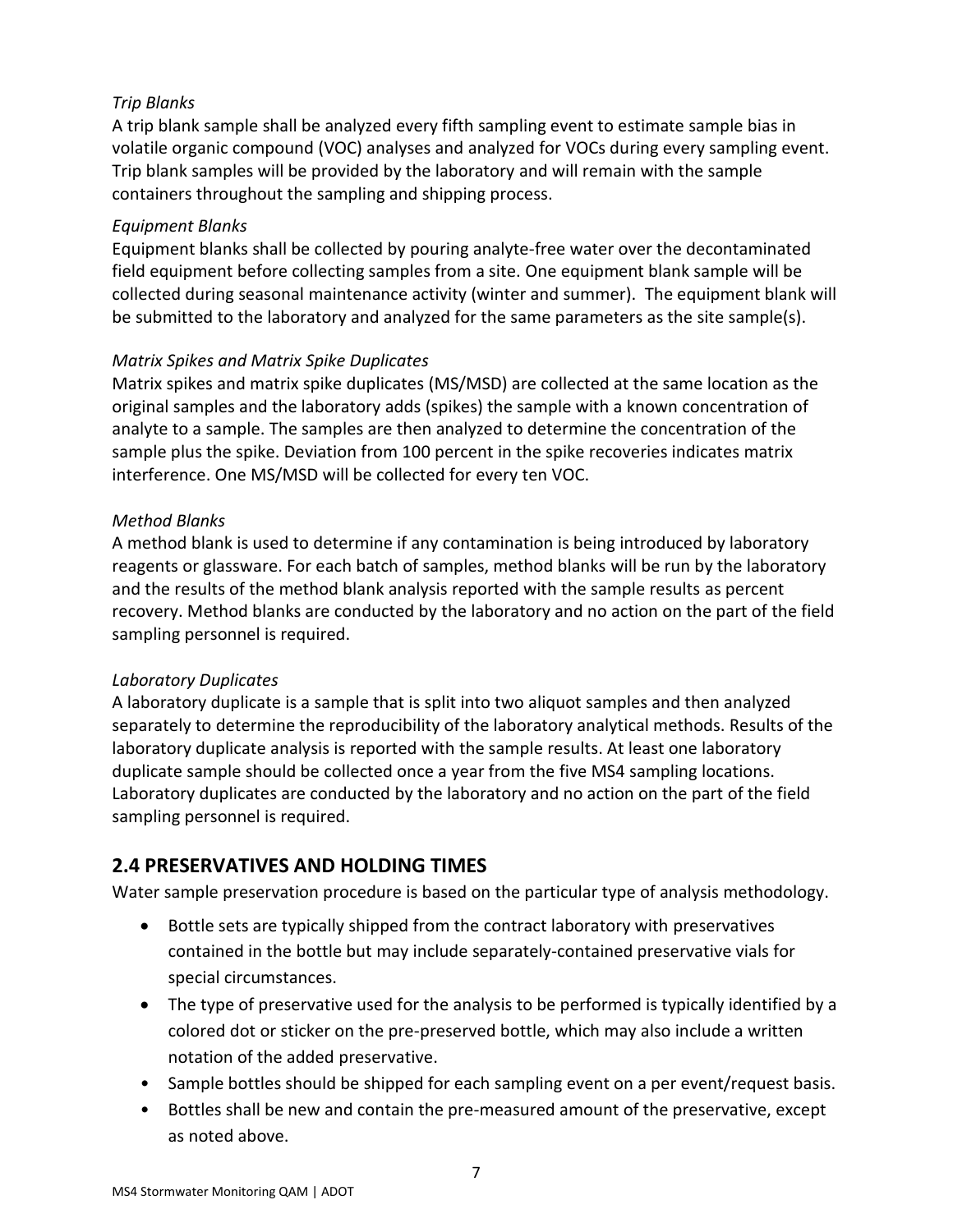- Any pre-preserved bottle that is discolored around the cap, lost its preservative label, or appears to lack sufficient preservative shall be discarded.
- A crucial requirement for sample preservation is to extract the sample within established hold times for the specific analysis.

A list of analysis methods, bottle requirements, preservatives and hold times for the required analysis is listed in Table 2 and in accordance with EPA SW-846 requirements.

| <b>Analysis</b>                              | <b>Method</b>   | <b>Preservative</b>             | <b>Container</b>                                          | Volume<br><b>Required</b> | Hold<br><b>Time</b> |
|----------------------------------------------|-----------------|---------------------------------|-----------------------------------------------------------|---------------------------|---------------------|
| Ammonia                                      | SM4500NH3 D     | Sulfuric Acid                   | Plastic 500 mL - Wide -<br>H <sub>2</sub> SO <sub>4</sub> | 100 mL                    | 28 Days             |
| Anions, Ion<br>Chromatography                | 300 ORGFMS      | None                            | 30 mL                                                     | 48 Hours                  |                     |
| BOD, 5-Day                                   | SM5210B Calc    | None                            | Plastic 500 mL - Wide -<br>unpreserved                    | 400 mL                    | 48 Hours            |
| COD                                          | 5220D           | Sulfuric Acid                   | Plastic 500 mL - Wide -<br>H2SO4                          | 100 mL                    | 28 Days             |
| Coliforms, Fecal<br>(Colilert - Quanti Tray) | 9223B ColiQT FC | 100 mL                          | 8 Hours                                                   |                           |                     |
| E. Coli                                      | 9221F           | None                            | Bacti Bottle - Idexx 125<br>mL                            | 125 mL                    | 8 Hours             |
| Mercury (CVAA)                               | 245.1 CWA       | Plastic 500 mL - Wide -<br>HNO3 | 100 mL                                                    | 28 Days                   |                     |
| Metals (ICP)                                 | 200.7 CWA       | Plastic 500 mL - Wide -<br>HNO3 | 100 mL                                                    | 180 Days                  |                     |
| Metals (ICP/MS)                              | 200.8 CWA LL    | Nitric Acid                     | Plastic 500 mL - Wide -<br>HNO3                           | 100 mL                    | 180 Days            |
| PAHs (HPLC)                                  | 8310            | 2000 mL                         | 7 Days                                                    |                           |                     |
| Solids, Total Dissolved<br>(TDS)             | 2540C Calcd     | 200 mL                          | 7 Days                                                    |                           |                     |
| Solids, Total Suspended<br>(TSS)             | 2540D           | None                            | Plastic 500 mL - Wide-<br>unpreserved                     | 200 mL                    | 7 Days              |
| Turbidity,<br>Nephelometric                  | 180.1           | None                            | Plastic 500 mL - Wide-<br>unpreserved                     | 100 mL                    | 48 Hours            |
| Chlorine                                     | SM4500Cl-G      | None                            | Plastic or Glass 250 mL<br>brown poly                     | 100 mL                    | 15 Minutes          |

#### *Table 2. Preservatives and Holding Times*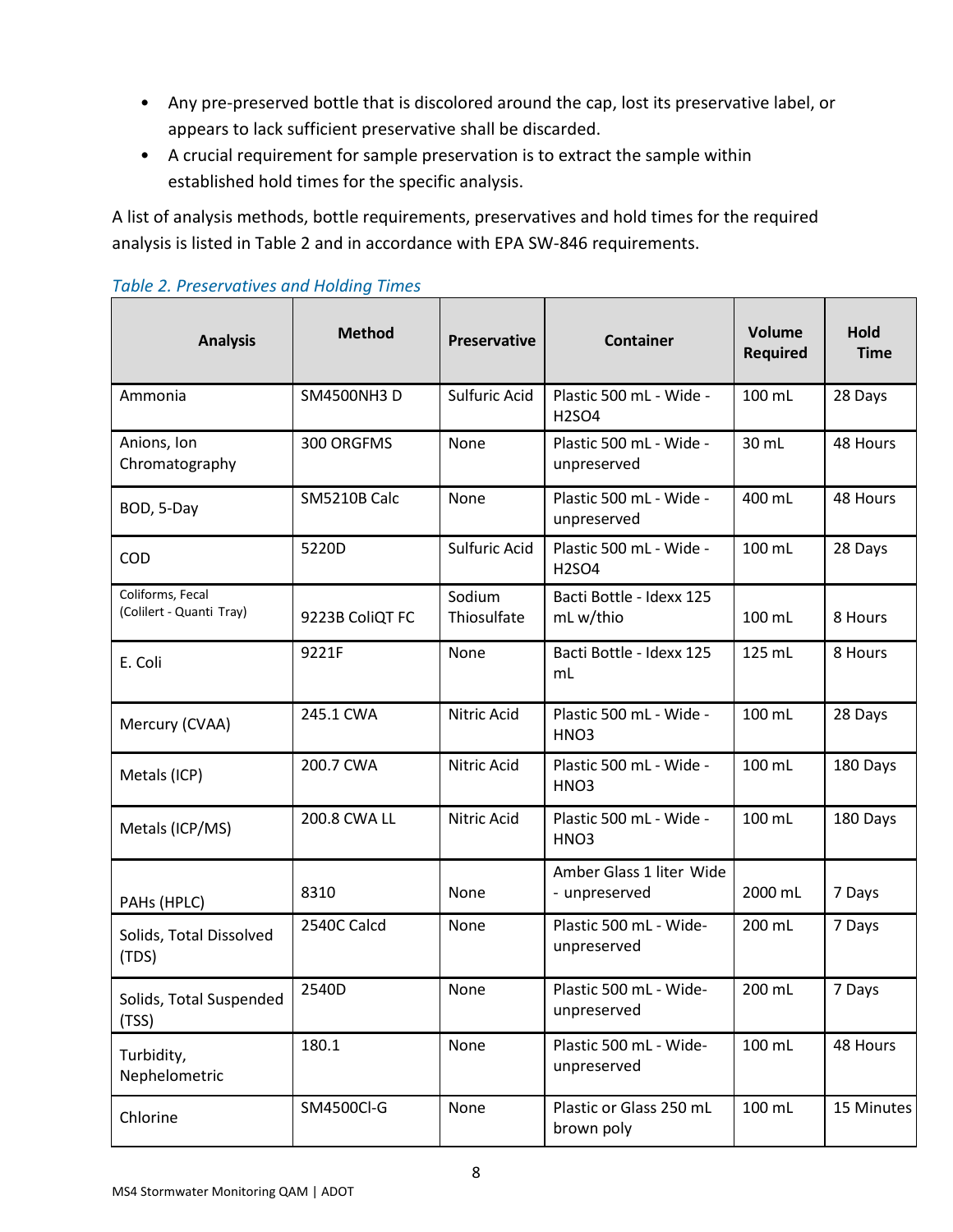## <span id="page-12-0"></span>**2.5 SAMPLE NOMENCLATURE**

A consistent system for naming samples ensures that sample data are readily identifiable as to time and location and avoids confusion when samples are collected regularly at the same location over a long period of time. All samples should be named according to the following two-part labeling system:

#### **Part 1 - Location Code**

FLAG2 - Flagstaff MS4 NOGMS4 - Nogales MS4 PHX - Phoenix MS4 SED - Sedona MS4 TUC - Tucson MS4

NOGYARD - Nogales Maintenance Yard ROSVLT - Roosevelt Yard SPRCRK - Spring Creek Yard SUPYARD - Superior Maintenance Yard SUPFUEL - Superior Storage and Fuel Yard

#### **Part 2 - Date Code**

Include the date in the following format: YYMMDD. An example sample from the Tucson MS4 sampling location collected on November 15, 2016 would be labeled:

#### TUC161115

An example of a completed COC is provided in Appendix D of this document.

#### *Laboratory Selection*

Laboratories selected for analyses of stormwater samples may include any ADHS certified laboratory. Currently, the following labs have been providing service to ADOT for stormwater analyses:

- Pace Analytical
- Turner Laboratories, Inc.
- Xenco Laboratories

The sampling technician will also document field measurements and observations in the Water Sampling Data Form provided in Appendix E or within the site logbook.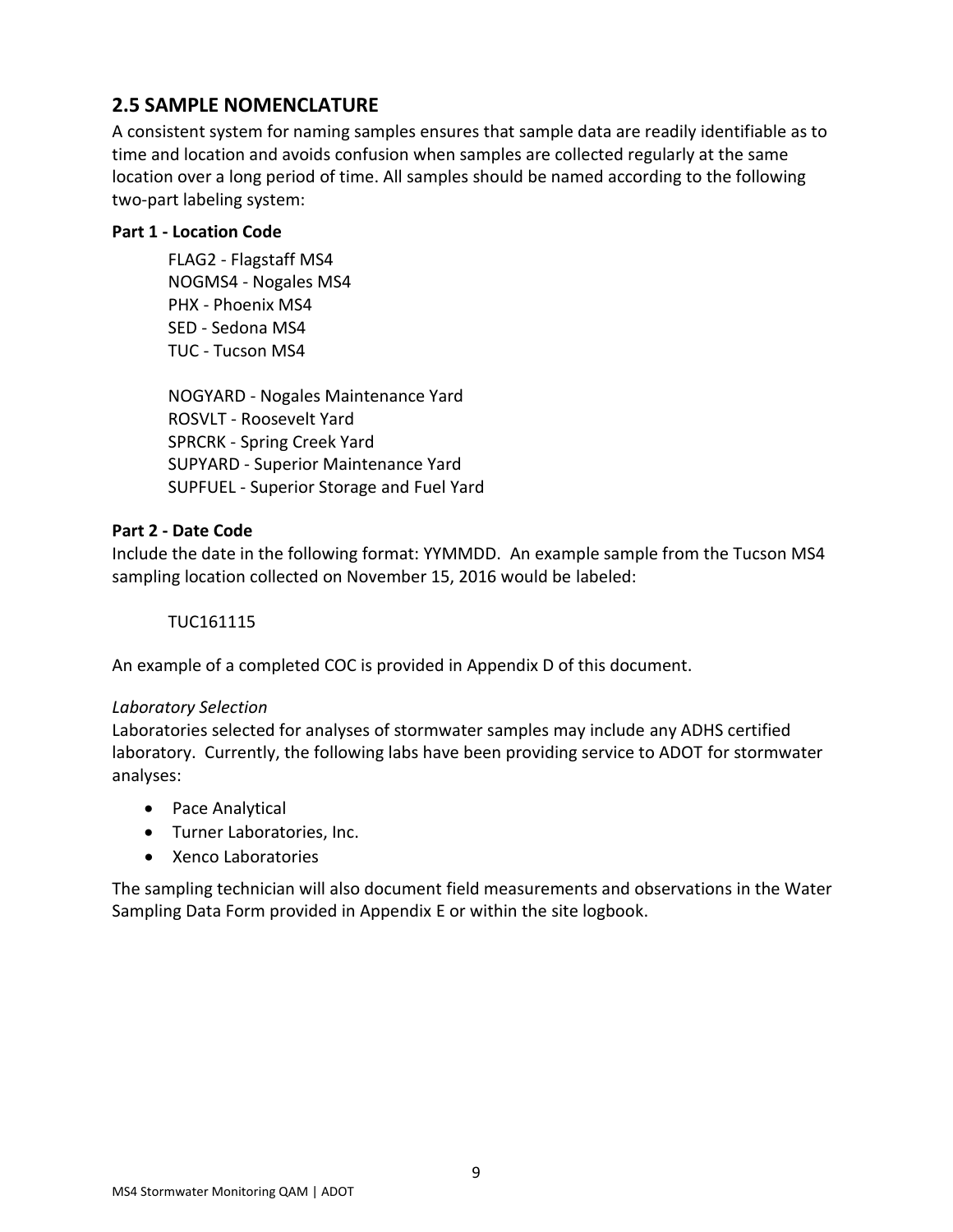## <span id="page-13-0"></span>3.0 APPROVED ANALYTICAL METHODS

### <span id="page-13-1"></span>**3.1 ANALYTICAL METHODS**

ADOT MS4 Permit Section 12.2.1.2 specifies the process for selecting analytical methods for stormwater sample analysis. The recommended analytical methods, limits of quantification (LOQs) and method detection limits (MDLs) for specific analytes are provided in Table 3 below and are in accordance with EPA SW-846 requirements.

The analytical method will be specified on the COC form. In addition to these requirements, the Permit requires the selected analytical method to have a LOQ less than the applicable numeric surface water quality standard. If all methods have LOQs higher than applicable numeric surface water quality criteria, ADOT must use the approved analytical method with the lowest LOQ. The laboratory contracted for ADOT stormwater sample analysis must also use a standard calibration where the lowest standard point is equal to or less than the LOQ. This will be verified through review of laboratory data in comparison of the LOQ to surface water quality standards.

| <b>Analyte</b>                   | <b>Method</b>   | <b>LOQ</b> | <b>MDL</b> | <b>Units</b> |
|----------------------------------|-----------------|------------|------------|--------------|
| Ammonia                          | SM 4500 NH3 D   | 0.5        | 0.383      | mg/L         |
| <b>Biochemical Oxygen Demand</b> | <b>SM 5210B</b> | 5.0        | 5.00       | mg/L         |
| Chemical Oxygen Demand           | <b>SM 5220D</b> | 20.0       | 4.53       | mg/L         |
| Chlorine, Residual               | SM 4500 Cl G    | 0.05       | 0.0096     | mg/L         |
| Nitrate as N                     | 300.0           | 0.1        | 0.0509     | mg/L         |
| Nitrite as N                     | 300.0           | 0.1        | 0.0329     | mg/L         |
| Chloride                         | 300.0           | 2.0        | 0.291      | mg/L         |
| Sulfate                          | 300.0           | 2.0        | 0.214      | mg/L         |
| Calcium                          | 200.7 Rev 4.4   | 2.0        | 0.0139     | mg/L         |
| Sodium                           | 200.7 Rev 4.4   | 0.5        | 0.154      | mg/L         |
| Arsenic                          | 200.8 LL        | 0.5        | 0.247      | $\mu$ g/L    |
| <b>Barium</b>                    | 200.8 LL        | 0.5        | 0.259      | $\mu$ g/L    |
| Cadmium                          | 200.8 LL        | 0.1        | 0.0231     | $\mu$ g/L    |
| Chromium                         | 200.8 LL        | 0.5        | 0.433      | $\mu$ g/L    |
| Copper                           | 200.8 LL        | 0.5        | 0.332      | $\mu$ g/L    |
| Lead                             | 200.8 LL        | 0.5        | 0.220      | $\mu$ g/L    |
| Nickel                           | 200.8 LL        | 0.5        | 0.344      | $\mu$ g/L    |
| Selenium                         | 200.8 LL        | 0.5        | 0.0743     | µg/L         |
| Silver                           | 200.8 LL        | 0.1        | 0.0121     | $\mu$ g/L    |
| Zinc                             | 200.8 LL        | 12.5       | 3.12       | µg/L         |
| Hardness                         | <b>SM 2340B</b> | 3.3        | 0.07       | mg/L         |
| Mercury                          | 245.1           | 0.0002     | 0.00007    | mg/L         |
| <b>Total Dissolved Solids</b>    | <b>SM 2540C</b> | 20.0       | 20         | mg/L         |

#### *Table 3. Analytical Methods*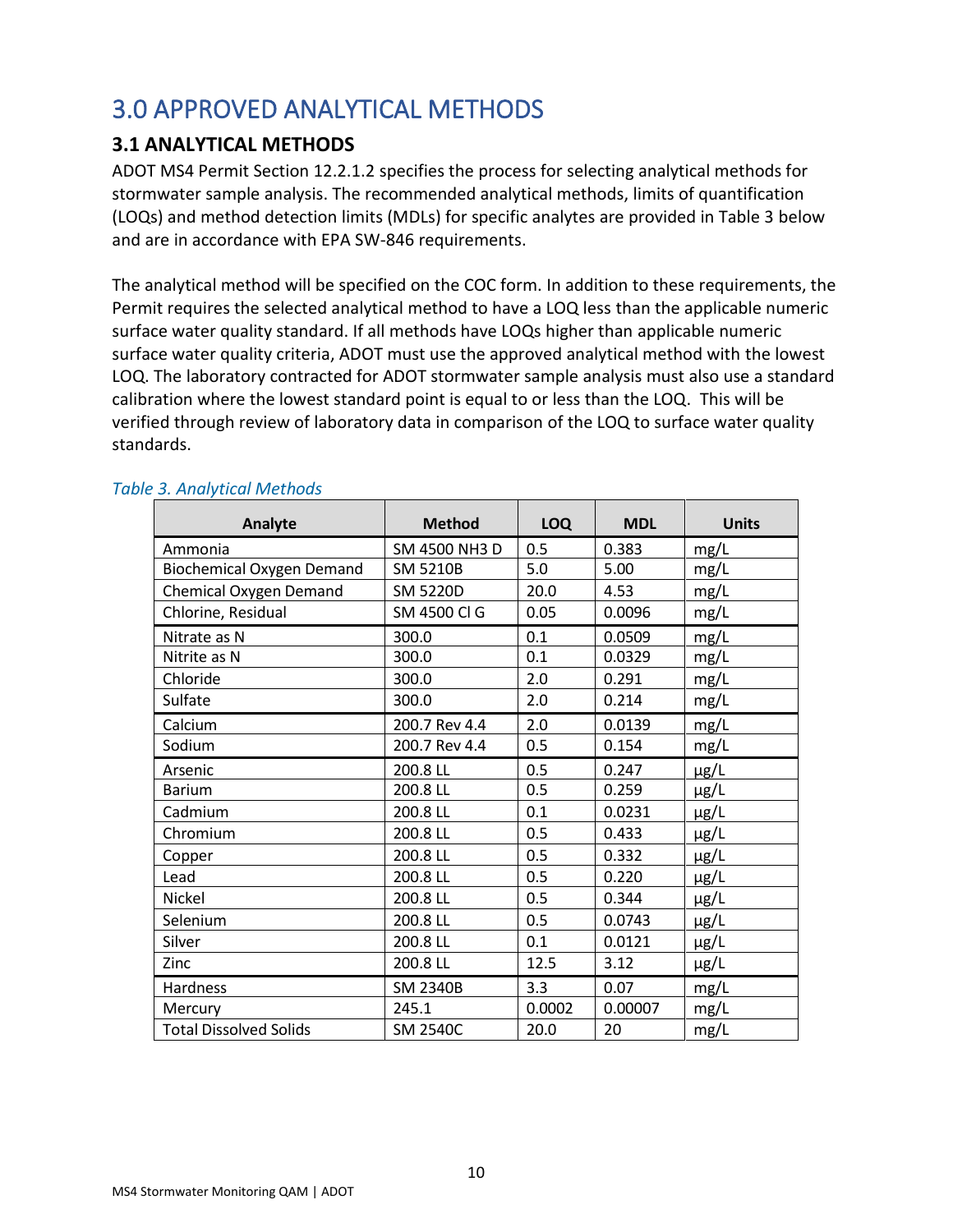| Analyte                       | <b>Method</b>   | <b>LOQ</b> | <b>MDL</b> | <b>Units</b> |  |  |
|-------------------------------|-----------------|------------|------------|--------------|--|--|
| <b>Total Suspended Solids</b> | <b>SM 2540D</b> | 10.0       | 10         | mg/L         |  |  |
| Turbidity                     | 180.1           | 0.2        | 0.2        | <b>NTU</b>   |  |  |
| Acenaphthene                  | 8310            | 1.0        | 0.312      | $\mu$ g/L    |  |  |
| Acenaphthylene                | 8310            | 1.0        | 0.689      | $\mu$ g/L    |  |  |
| Anthracene                    | 8310            | 0.05       | 0.0341     | $\mu$ g/L    |  |  |
| Benzo[a]anthracene            | 8310            | 0.2        | 0.0308     | µg/L         |  |  |
| Benzo[a]pyrene                | 8310            | 0.05       | 0.0173     | $\mu$ g/L    |  |  |
| Benzo[b]fluoranthene          | 8310            | 0.1        | 0.0272     | $\mu$ g/L    |  |  |
| Benzo[g,h,i]perylene          | 8310            | 0.1        | 0.0299     | $\mu$ g/L    |  |  |
| Benzo[k]fluoranthene          | 8310            | 0.05       | 0.0197     | $\mu$ g/L    |  |  |
| Chrysene                      | 8310            | 0.1        | 0.0162     | $\mu$ g/L    |  |  |
| Dibenz(a,h)anthracene         | 8310            | 0.1        | 0.0417     | $\mu$ g/L    |  |  |
| Fluoranthene                  | 8310            | 0.1        | 0.0831     | $\mu$ g/L    |  |  |
| Fluorene                      | 8310            | 0.1        | 0.092      | $\mu$ g/L    |  |  |
| Indeno[1,2,3-cd]pyrene        | 8310            | 0.1        | 0.025      | $\mu$ g/L    |  |  |
| Naphthalene                   | 8310            | 0.5        | 0.468      | $\mu$ g/L    |  |  |
| Phenanthrene                  | 8310            | 0.1        | 0.0988     | $\mu$ g/L    |  |  |
| Pyrene                        | 8310            | 0.1        | 0.0473     | $\mu$ g/L    |  |  |
| Escherichia coli              | SM 9221F        | 1.8        | 1.8        | MPN/100 mL   |  |  |
| Coliform, Fecal               | SM 9223B        | 1.0        | 1.0        | MPN/100 mL   |  |  |

## <span id="page-14-0"></span>**3.2 QUALITY CONTROL RESULTS**

The subcontracted laboratory will provide the standard Level II data package with the analytical results. This will provide the QA/QC data necessary to evaluate the laboratory results. The standard Level 2 data package will reports include all of the elements of a Level 1 report (the sample analytical results) and also include surrogates and batch QC results. This allows for review of the reliability of the sample data provided.

## <span id="page-14-1"></span>**3.3 ACCEPTANCE CRITERIA**

The process of acceptance criteria for laboratory data is important to ensure quality and reliability of the sample results. This process will be conducted by ADOT and/or their designated contractor and may include one or more of the following elements:

- Percent recovery of the laboratory control sample
- Percent recovery of the matrix spike
- Percent difference of the matrix spike duplicate
- Laboratory duplicates and field duplicates
- Replicate analyses

If the sample doesn't completely comply with the criteria it must be rejected and new sample collected and analyzed.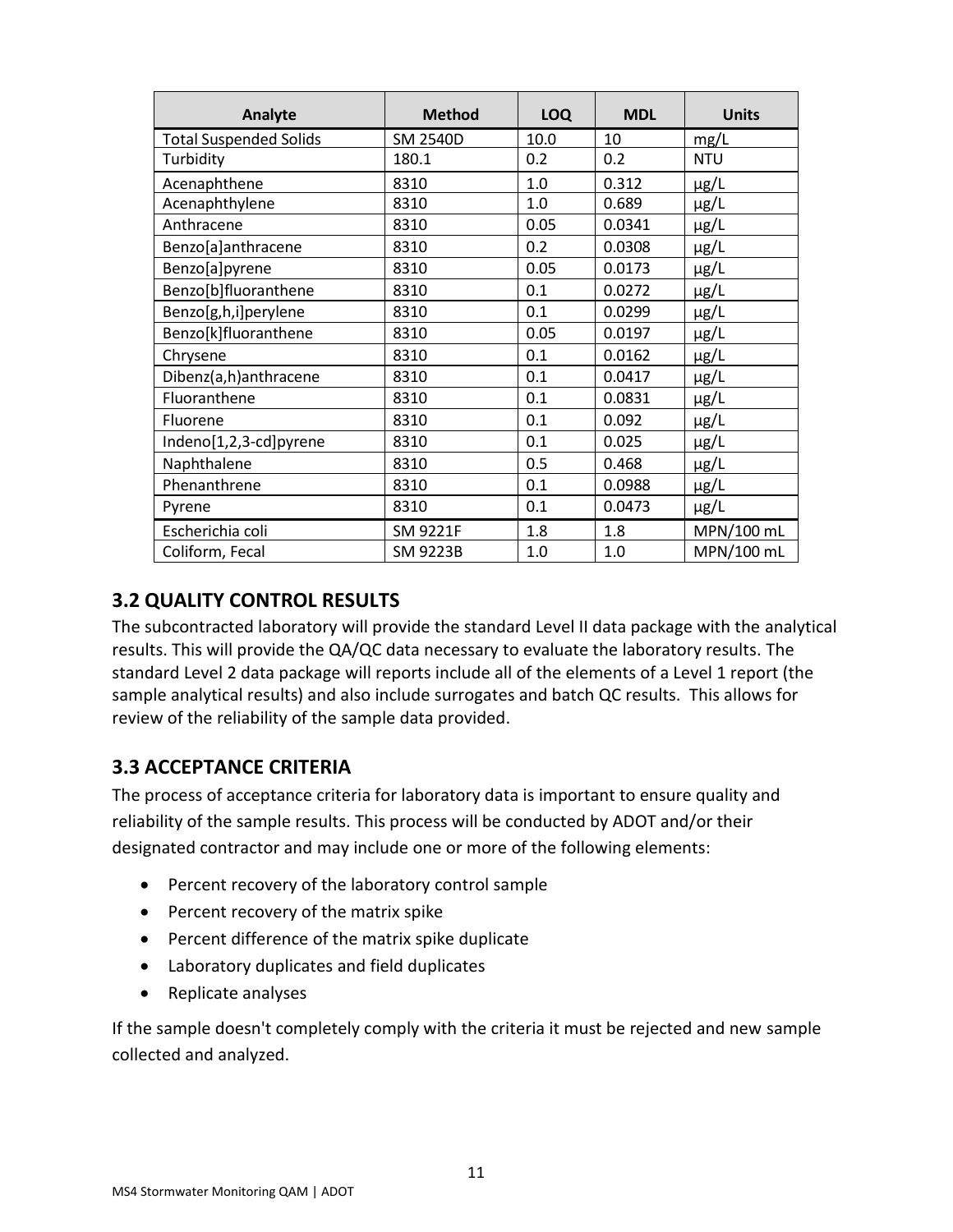## <span id="page-15-0"></span>4.0 CORRECTIVE ACTION

Corrective action is required in response to administrative or technical failures. Any corrective action required will be implemented and documented accordingly. Once the corrective action is identified, ADOT personnel or their designated contractor will initiate activities and provide appropriate documentation of actions taken. A copy of the corrective action will be maintained with this QAM and kept on file for a minimum of five years past the date of the expired permit.

## <span id="page-15-1"></span>**4.1 Laboratory Corrective Action**

Failures in laboratory measurement systems include, but are not limited to: instrument malfunction, calibration failure, sample container breakage, contamination, and QC sample failure. If the failure can be corrected, the analyst documents the issue and resolution in the laboratory records and completes the analyses. If the failure is not resolved, it is conveyed to the respective supervisor who will determine if the analytical failure compromised associated results. The nature and disposition of the problem must be documented in the data report sent to the ADOT Project Manager.

## <span id="page-15-2"></span>**4.2 Field Corrective Action**

The field technician team is responsible for responding to failures in their sampling and field measurement systems. These failures may include equipment or technical failures as presented below:

- *Equipment Failures* If monitoring equipment fails, personnel are to record the issue accordingly. Failing equipment must be replaced or repaired prior to subsequent sampling events.
- *Technical Failures* Technical failures may include dropped or broken sample containers during collection due to site conditions (rain, low visibility, slick surfaces, etc.). If such an event occurs the sampling technician will document the occurrence in the site logbook.

It is the combined responsibility of all members of the field sampling team to determine if requirements of the specific sampling method have been met. The field sampling team will also determine if additional sampling is required and analyses is required.

## <span id="page-15-3"></span>5.0 DATA REVIEW

The initial data review is conducted by the laboratory to verify holding times, proper COC procedures, preservation, sample data, QC sample data, and laboratory QC data. Any deviations from the requirements are noted by the laboratory and reported with the analytical results.

## <span id="page-15-4"></span>**5.1 REVIEW PROCESS**

The laboratory will provide a standard Level II data package and standard turnaround time for analytical results. Standard turnaround times for laboratory data of two to three weeks for electronic data are generally satisfactory for stormwater samples. Receiving the electronic data more quickly allows an early data review to identify any problems that may be corrected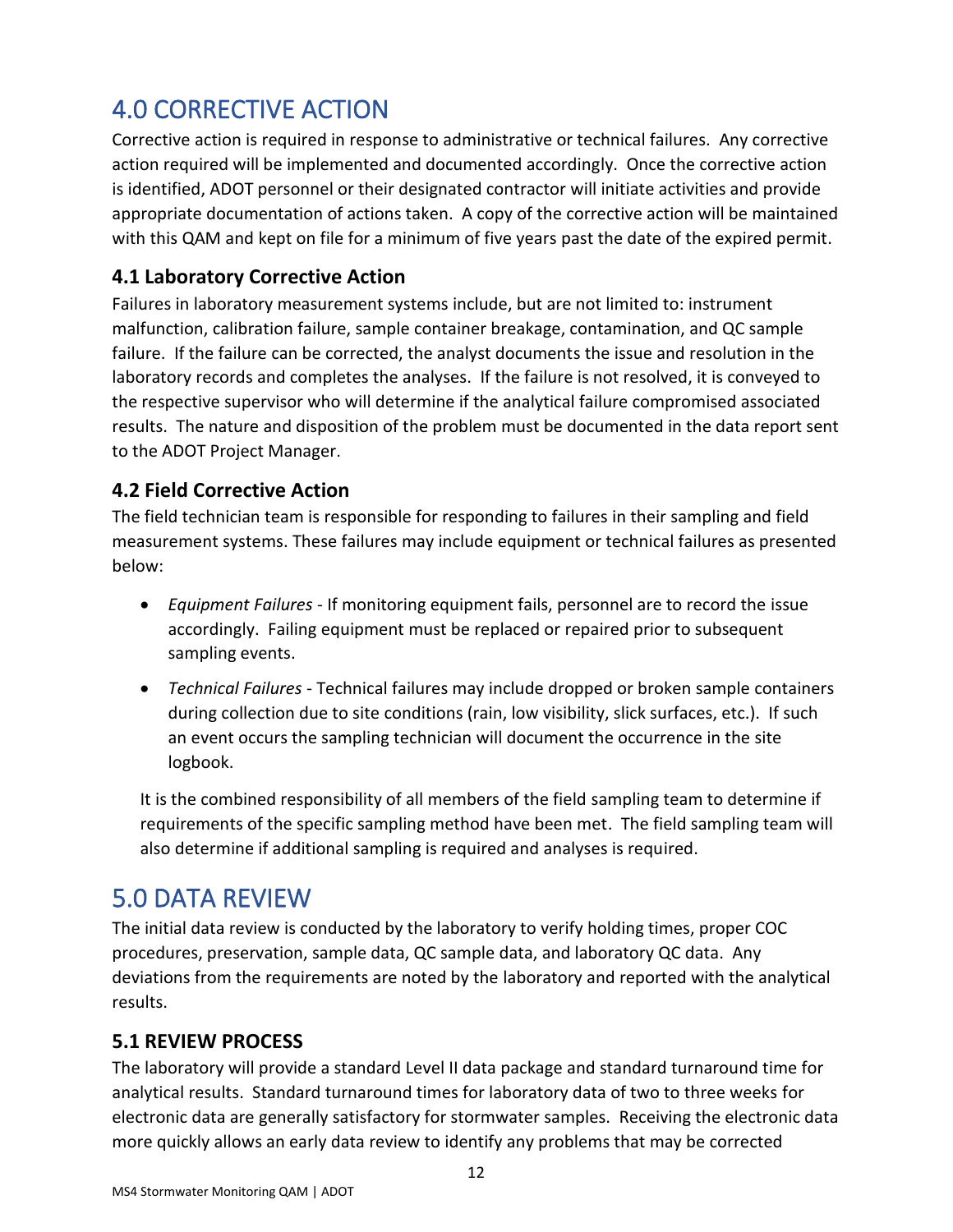through re-extraction or re-analysis of leftover sample still at the laboratory (unless notified to do otherwise, the laboratory only keeps leftover samples for 30 days). The data package should be delivered as electronic.

The data package will include a narrative identifying any problems, corrections, anomalies, and conclusions, as well as completed COC documentation. The standard Level II data package will include:

- Sample extraction and analysis dates
- Results of method blanks
- Summary of analytical accuracy (matrix spike, duplicate compound recoveries, and lab control samples)
- Summary of analytical precision (comparison of laboratory control samples, matrix duplicate, and matrix spike duplicate results)
- Summary of organic method performance (surrogate spike compound recoveries)
- Practical Quantitation Limits (PQLs) and MDLs

The field sampling sheets and analytical data package will be reviewed for unacceptable procedures in the field or laboratory. Analytical data will be reviewed as soon as it is received from the laboratory.

## <span id="page-16-0"></span>**5.2 REPORTING RESULTS**

The Permit requires sampling results from the field sampling data forms and the laboratory to be included in the Annual Report. This reporting is the responsibility of the ADOT Water Resources Group.

## <span id="page-16-1"></span>**5.3 RESOVING DATA QUALITY ISSUES**

A Data Quality Assurance Worksheet as provided in Appendix F will be completed upon receipt of laboratory reports to assist in validity of the data. The purpose of this review is not to reject that data, but rather assist in improving the data collection process. In general, given the time constraints involved in stormwater sampling, exceeded hold times on analyses for E. coli and fecal coliform will not automatically trigger resampling. These data will be flagged as necessary for reporting purposes.

## <span id="page-16-2"></span>**5.4 DATA USE LIMITATIONS**

Data use limitations may also be identified in the Data Quality Assurance Worksheet as provided in Attachment F. Data that do not meet the measurement performance criteria specified in this QAM will be identified and the impact on the project quality objectives documented. Specific actions for data that do not meet the measurement performance criteria depend on the use of the data and may require additional samples be collected or the use of the data restricted. Determination of the overall data quality for a specific sampling event program will be conducted upon receipt of final laboratory report.

## <span id="page-16-3"></span>**5.5 DATA RETENTION**

Data will be retained by ADOT for a period of 5 year past the expired/termination date of the permit.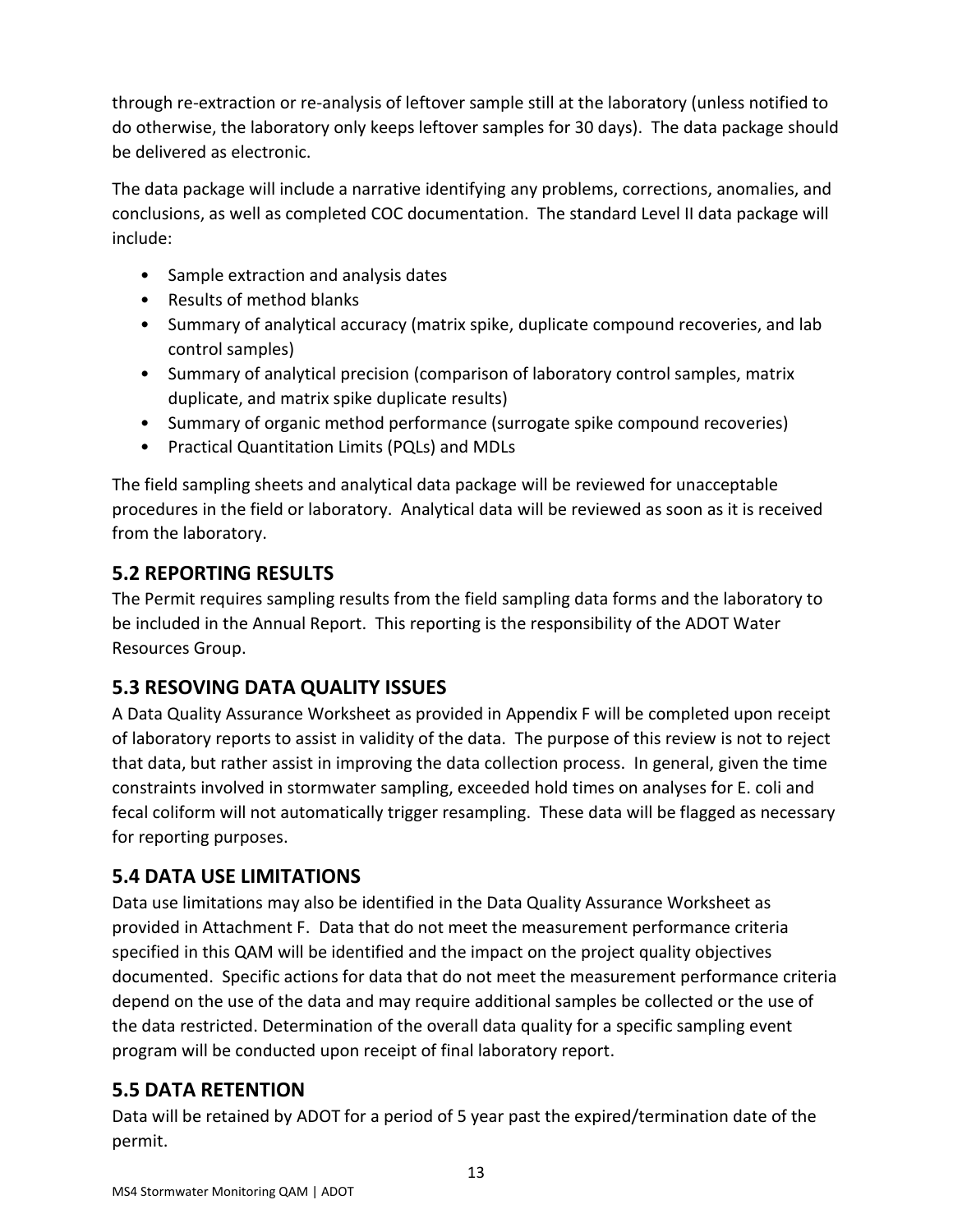**Appendix A: Project Organization Chart**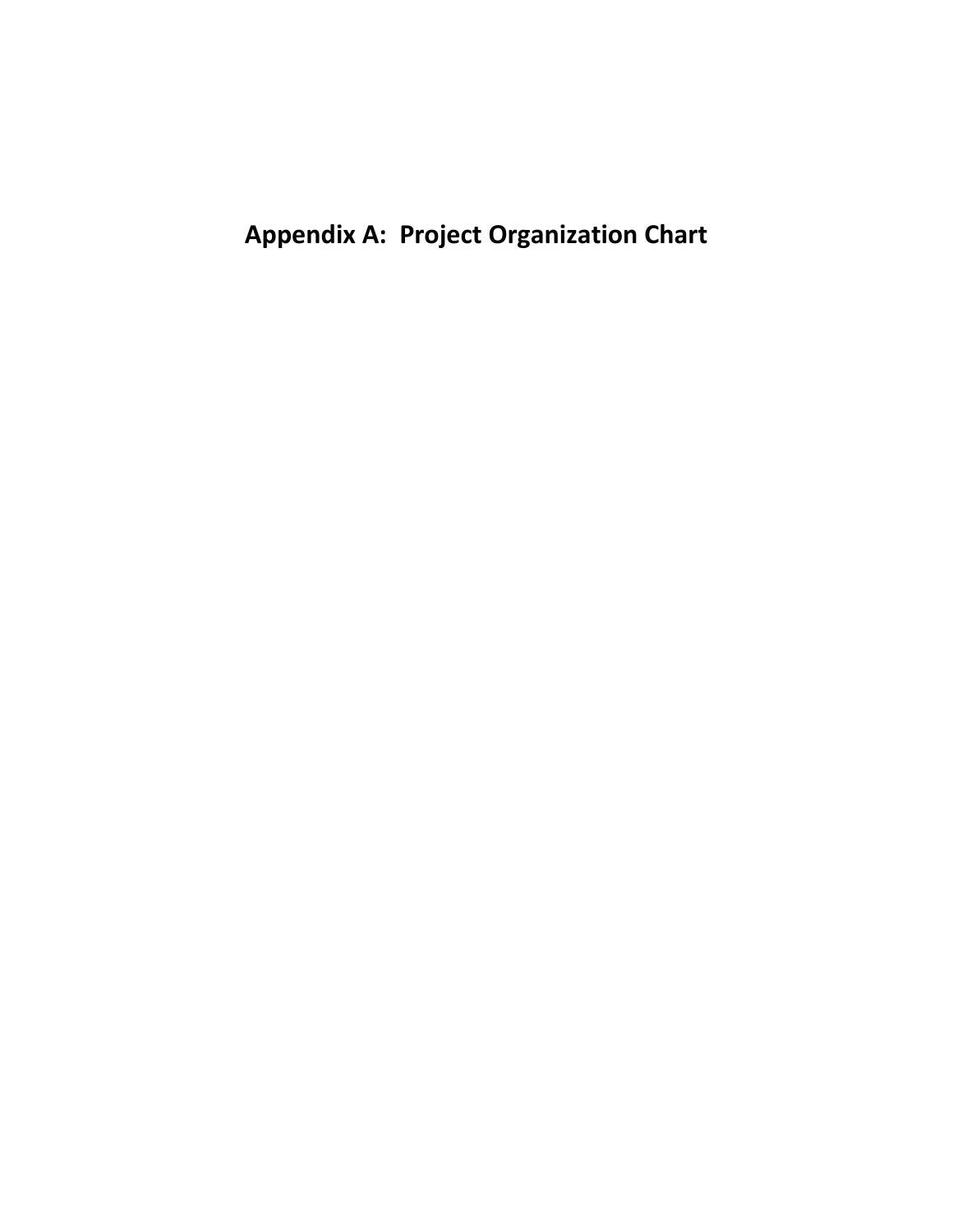## **Project Organization Chart**

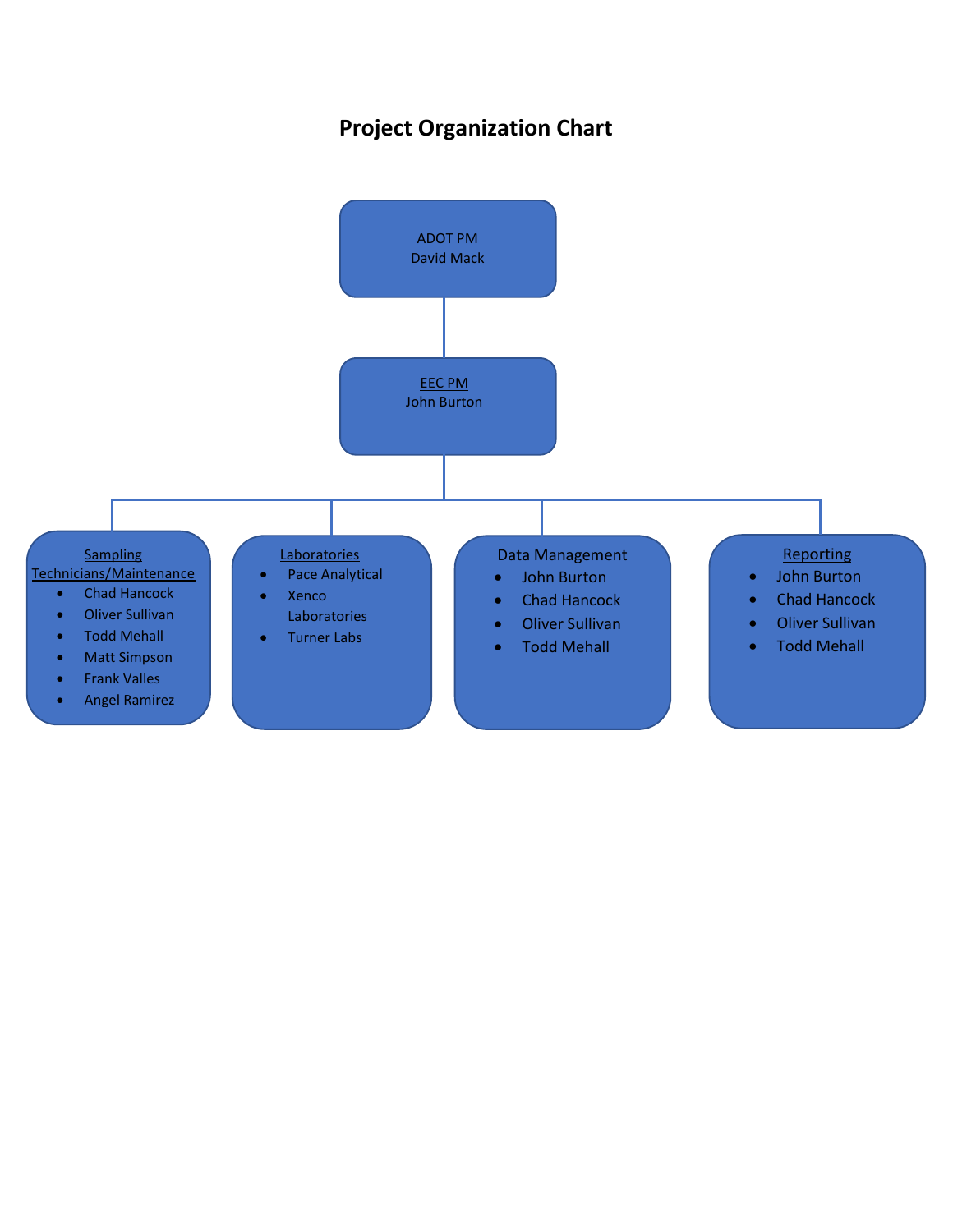**Appendix B: MS4 Stormwater Sampling Equipment List**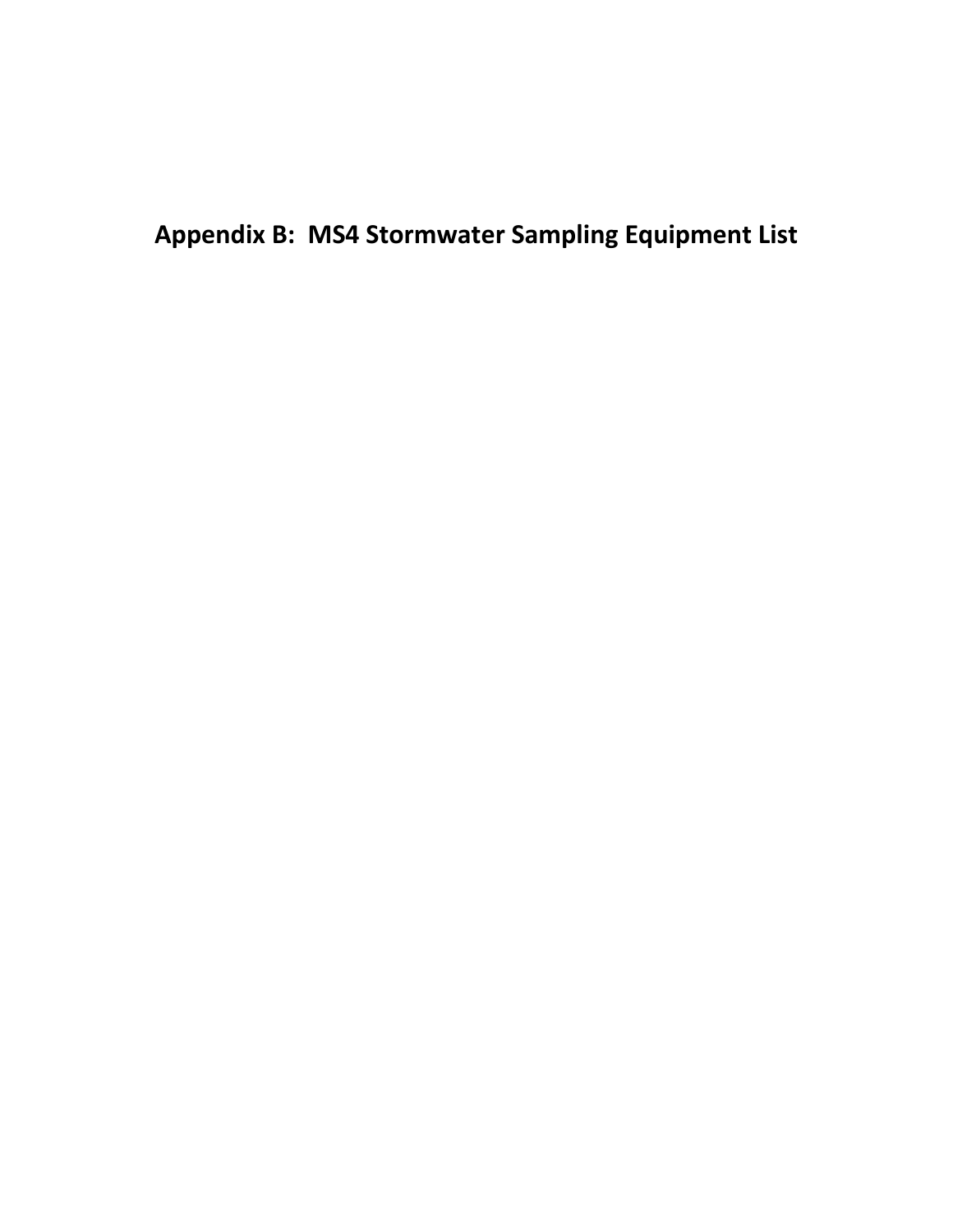

#### **MS4 Stormwater Sampling Equipment List (all equipment may not be required)**

#### **Documentation**

| field log book or    |
|----------------------|
| laminated field book |
| camera(if required)  |

\_\_\_\_GPS (if required)

#### **Sample Collection**

- \_disp. bailers\_\_\_\_>qty.  $\frac{1}{\text{disp. filters}}$   $\frac{1}{\text{gdy.}}$ \_\_\_\_disp. gloves  $\angle$ pH/temp/SC/E<sub>h</sub> meter \_\_\_\_peristaltic pump \_\_\_\_geo-pump tubing \_\_\_\_ calibration standards \_\_\_\_ 200' garden hose \_\_\_\_350' rope for bailing \_\_\_\_electric wire pigtails \_\_\_\_controller for ready-flow II \_\_\_\_QED Pump controller \_\_\_\_QED compressor \_\_\_\_solinist \_\_\_\_long solinist 1/4" poly tubing \_\_\_\_discharge hose \_\_\_\_4 water pales & lids \_\_\_\_decon tube for pump Hand Radios
- \_\_\_\_Keck

#### **Access/Maintenance**

- \_\_\_\_tool box \_\_\_\_3/8" socket set \_shovel \_\_\_\_decon soap \_\_\_\_sponges \_\_\_\_deionized water \_\_\_\_loppers
- \_\_\_\_machete
- \_\_\_\_bow saw
- \_\_\_\_J-plugs

#### **Sample Shipping**

| shipping tape/dispenser |
|-------------------------|
| coolers_ $1$ >qty.      |
| custody seals           |
| shipping labels         |

#### **Health and Safety**

\_\_\_\_first aid kit \_\_\_\_fire extinguisher \_\_\_\_local phone book \_\_\_\_mobile phone \_\_\_\_shade umbrella \_\_\_\_water igloo container \_\_\_\_truck flags

#### **Personal Gear**

- \_\_\_\_hard hat \_respirator \_\_\_\_coveralls \_\_\_\_rain gear hard toed boots \_\_\_\_safety glasses
- \_\_\_\_personal cooler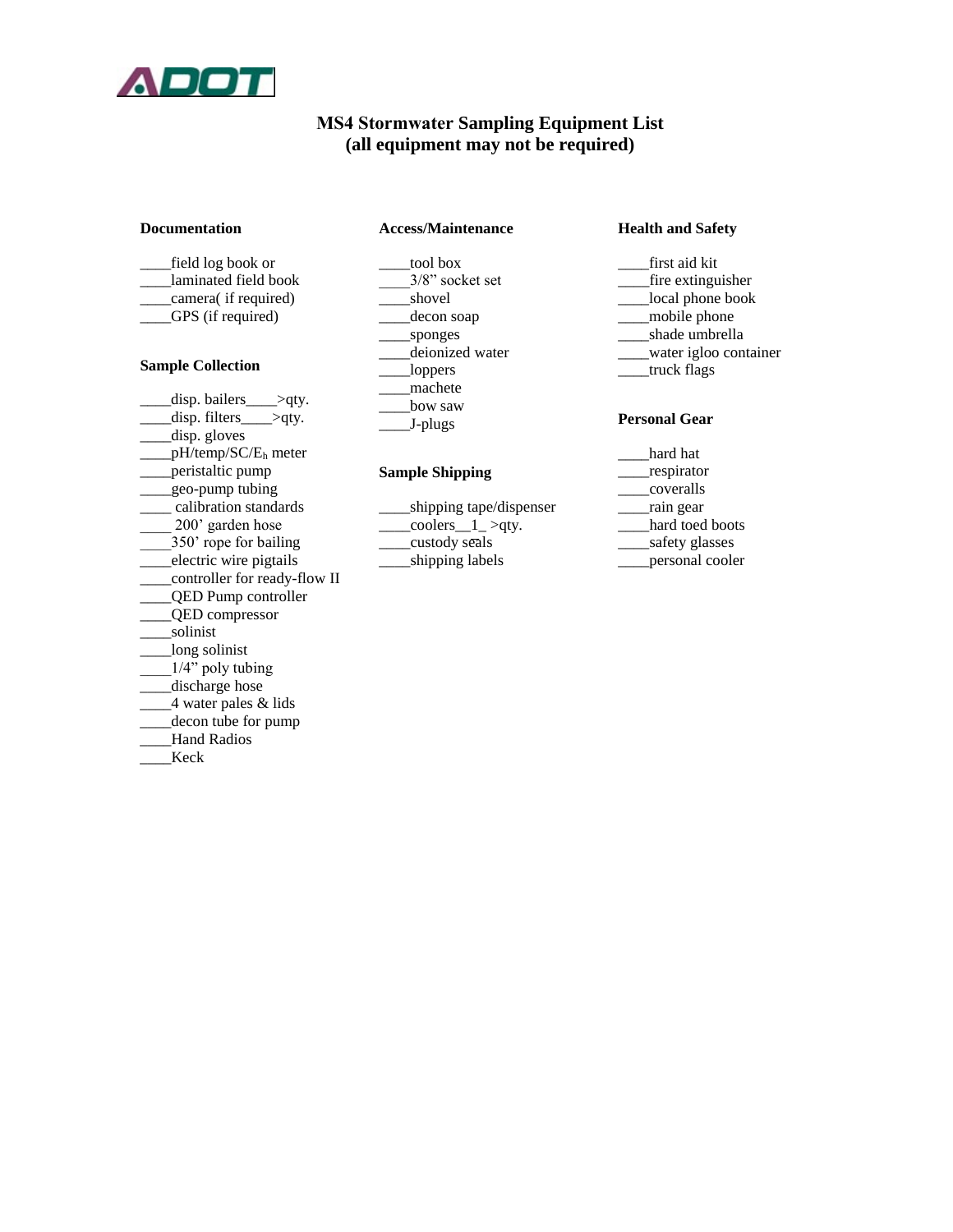**Appendix C: ADOT MS4 Sampling Locations**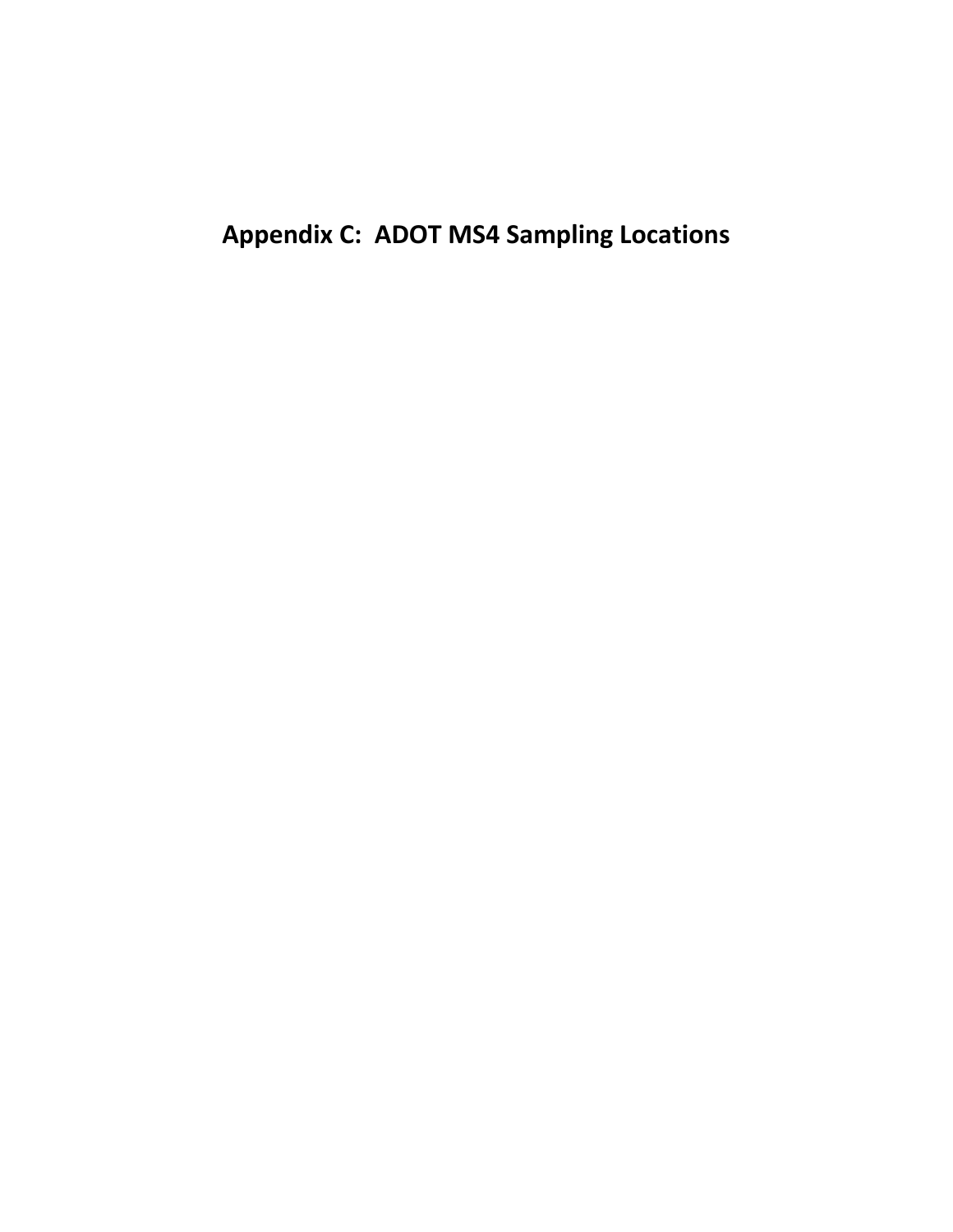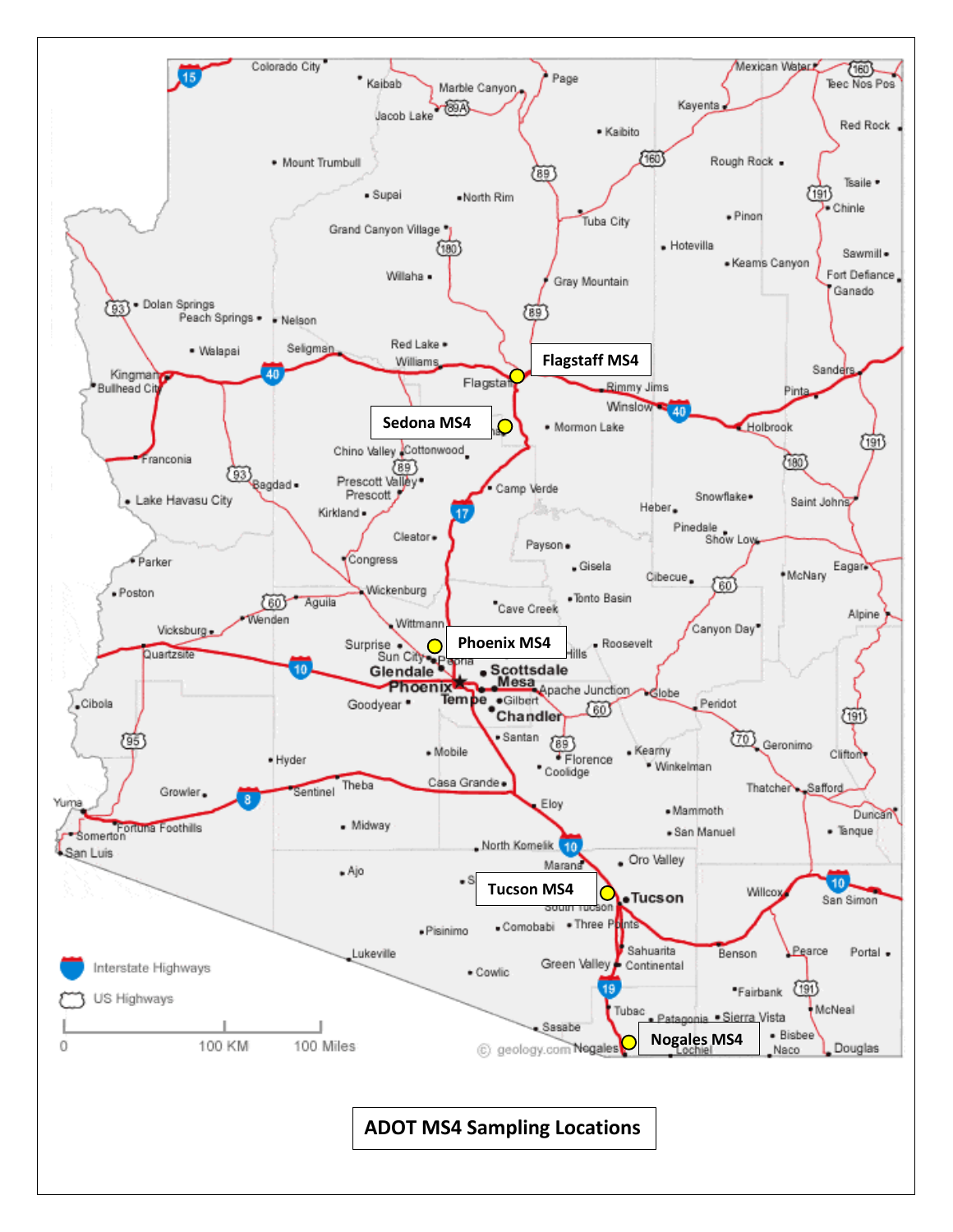**Appendix D: Example Chain-of-Custody Form**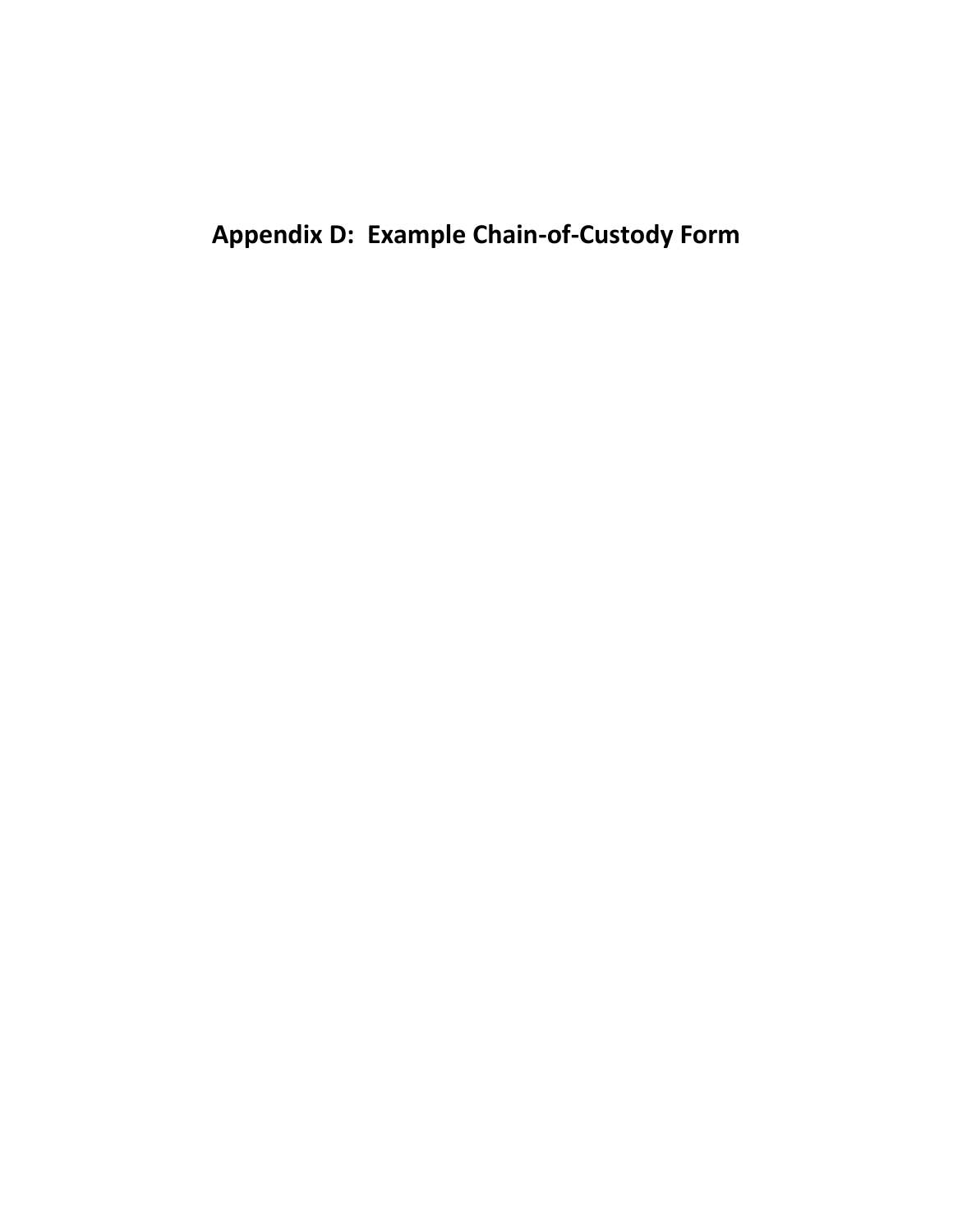## For Example Use Only

#### **CHAIN-OF-CUSTODY / Analytical Request Document**

The Chain-of-Custody is a LEGAL DOCUMENT. All relevant fields must be completed accurately.

| <b>Section A</b>                                                                           | <b>Section B</b>                                           |                           |                 |                           | <b>Section C</b>                                                     |                               |      |                           |                 |                                                                     |  | Page:<br>of   |             |                                                                    |                                                                |                                   |                                          |  |   |                      |        |    |             |  |                          |                                   |                         |                            |
|--------------------------------------------------------------------------------------------|------------------------------------------------------------|---------------------------|-----------------|---------------------------|----------------------------------------------------------------------|-------------------------------|------|---------------------------|-----------------|---------------------------------------------------------------------|--|---------------|-------------|--------------------------------------------------------------------|----------------------------------------------------------------|-----------------------------------|------------------------------------------|--|---|----------------------|--------|----|-------------|--|--------------------------|-----------------------------------|-------------------------|----------------------------|
| Required Client Information:<br>Company:                                                   | Required Project Information:<br>Report To:                |                           |                 |                           | Invoice Information:<br>Attention:                                   |                               |      |                           |                 |                                                                     |  |               |             |                                                                    |                                                                |                                   |                                          |  |   |                      |        |    |             |  |                          |                                   |                         |                            |
| EEC                                                                                        | Copy To:                                                   |                           |                 | John Burton               | <b>Accounts Payable</b><br>Company Name:<br><b>REGULATORY AGENCY</b> |                               |      |                           |                 |                                                                     |  |               |             |                                                                    |                                                                |                                   |                                          |  |   |                      |        |    |             |  |                          |                                   |                         |                            |
| Address: 40 N. 16th St., #135                                                              |                                                            |                           |                 |                           |                                                                      |                               |      |                           |                 |                                                                     |  |               | <b>EEC</b>  |                                                                    |                                                                |                                   |                                          |  |   |                      |        |    |             |  |                          |                                   |                         |                            |
| Phoenix, AZ 85020                                                                          |                                                            |                           |                 |                           |                                                                      |                               |      |                           | ace Quote       |                                                                     |  |               |             |                                                                    |                                                                |                                   |                                          |  | 7 | <b>NPDES</b>         |        | F  |             |  |                          | GROUND WATER <b>F</b>             |                         | <b>DRINKING WATER</b>      |
| Email To: jburton@eeccorp.com<br>Phone:602-248-7702                                        | Purchase Order No.:                                        |                           |                 |                           |                                                                      |                               |      |                           | Reference:      | ace Project                                                         |  |               |             |                                                                    |                                                                |                                   |                                          |  |   | <b>UST</b>           |        | D. | <b>RCRA</b> |  |                          | П                                 | OTHER _                 |                            |
|                                                                                            | Project Name:                                              |                           |                 |                           | Phoenix MS4                                                          |                               |      |                           | Manager:        |                                                                     |  |               |             |                                                                    |                                                                |                                   |                                          |  |   | <b>Site Location</b> |        |    |             |  |                          |                                   |                         |                            |
| <b>Requested Due Date/TAT:</b>                                                             | Project Number:                                            |                           |                 |                           |                                                                      |                               |      |                           |                 | Pace Profile #                                                      |  |               |             |                                                                    |                                                                |                                   |                                          |  |   |                      | STATE: |    |             |  |                          |                                   |                         |                            |
|                                                                                            |                                                            |                           |                 |                           |                                                                      |                               |      |                           |                 |                                                                     |  |               |             |                                                                    |                                                                |                                   | <b>Requested Analysis Filtered (Y/N)</b> |  |   |                      |        |    |             |  |                          |                                   |                         |                            |
| Section D<br><b>Matrix Codes</b><br>MATRIX / CODE<br>Required Client Information           |                                                            |                           |                 |                           |                                                                      | COLLECTED                     |      |                           |                 |                                                                     |  | Preservatives |             |                                                                    | VNU                                                            |                                   |                                          |  |   |                      |        |    |             |  |                          |                                   |                         |                            |
| Drinking Water<br>Water<br>Waste Water<br>Product<br>Soil/Solid<br>Oil<br><b>SAMPLE ID</b> | <b>DW</b><br>WT<br><b>WW</b><br>P<br><b>SL</b><br>OL<br>WP | (see valid codes to left) | (G=GRAB C=COMP) | COMPOSITE<br><b>START</b> |                                                                      | COMPOSITE<br>END/GRAB         |      |                           |                 |                                                                     |  |               |             |                                                                    |                                                                |                                   |                                          |  |   |                      |        |    |             |  |                          |                                   |                         |                            |
| Wipe<br>$(A-Z, 0-9/,-)$<br>Air<br>Sample IDs MUST BE UNIQUE<br>Tissue<br>Other<br>ITEM#    | ${\sf AR}$<br>${\tt TS}$<br>OT                             | CODE<br>MATRIX            | SAMPLE TYPE     | DATE                      | <b>TIME</b>                                                          | DATE                          | TIME | SAMPLE TEMP AT COLLECTION | # OF CONTAINERS | $\frac{\text{Unpreserved}}{\text{H}_2\text{SO}_4}$ HNO <sub>3</sub> |  |               | HCI<br>NaOH | Na <sub>2</sub> S <sub>2</sub> O <sub>3</sub><br>Methanol<br>Other | Analysis Test !                                                |                                   |                                          |  |   |                      |        |    |             |  | Residual Chlorine (Y/N)  |                                   |                         | Pace Project No./ Lab I.D. |
| $\overline{1}$<br>PHX200715                                                                |                                                            |                           |                 |                           |                                                                      |                               |      |                           |                 |                                                                     |  |               |             |                                                                    |                                                                |                                   |                                          |  |   |                      |        |    |             |  |                          |                                   |                         |                            |
| $\overline{\mathbf{c}}$                                                                    |                                                            |                           |                 |                           |                                                                      |                               |      |                           |                 |                                                                     |  |               |             |                                                                    |                                                                |                                   |                                          |  |   |                      |        |    |             |  |                          |                                   |                         |                            |
| $\overline{\mathbf{3}}$                                                                    |                                                            |                           |                 |                           |                                                                      |                               |      |                           |                 |                                                                     |  |               |             |                                                                    |                                                                |                                   |                                          |  |   |                      |        |    |             |  |                          |                                   |                         |                            |
| $\pmb{4}$                                                                                  |                                                            |                           |                 |                           |                                                                      |                               |      |                           |                 |                                                                     |  |               |             |                                                                    |                                                                |                                   |                                          |  |   |                      |        |    |             |  |                          |                                   |                         |                            |
| $\overline{\phantom{a}}$                                                                   |                                                            |                           |                 |                           |                                                                      |                               |      |                           |                 |                                                                     |  |               |             |                                                                    |                                                                |                                   |                                          |  |   |                      |        |    |             |  |                          |                                   |                         |                            |
| $\overline{\phantom{a}}$                                                                   |                                                            |                           |                 |                           |                                                                      |                               |      |                           |                 |                                                                     |  |               |             |                                                                    |                                                                |                                   |                                          |  |   |                      |        |    |             |  |                          |                                   |                         |                            |
| $\overline{7}$                                                                             |                                                            |                           |                 |                           |                                                                      |                               |      |                           |                 |                                                                     |  |               |             |                                                                    |                                                                |                                   |                                          |  |   |                      |        |    |             |  |                          |                                   |                         |                            |
| $\overline{\mathbf{8}}$                                                                    |                                                            |                           |                 |                           |                                                                      |                               |      |                           |                 |                                                                     |  |               |             |                                                                    |                                                                |                                   |                                          |  |   |                      |        |    |             |  |                          |                                   |                         |                            |
| $\overline{9}$                                                                             |                                                            |                           |                 |                           |                                                                      |                               |      |                           |                 |                                                                     |  |               |             |                                                                    |                                                                |                                   |                                          |  |   |                      |        |    |             |  |                          |                                   |                         |                            |
| $10$                                                                                       |                                                            |                           |                 |                           |                                                                      |                               |      |                           |                 |                                                                     |  |               |             |                                                                    |                                                                |                                   |                                          |  |   |                      |        |    |             |  |                          |                                   |                         |                            |
| 11                                                                                         |                                                            |                           |                 |                           |                                                                      |                               |      |                           |                 |                                                                     |  |               |             |                                                                    |                                                                |                                   |                                          |  |   |                      |        |    |             |  |                          |                                   |                         |                            |
| $12$                                                                                       |                                                            |                           |                 |                           |                                                                      |                               |      |                           |                 |                                                                     |  |               |             |                                                                    |                                                                |                                   |                                          |  |   |                      |        |    |             |  |                          |                                   |                         |                            |
| <b>ADDITIONAL COMMENTS</b>                                                                 |                                                            |                           |                 |                           | <b>RELINQUISHED BY / AFFILIATION</b>                                 | <b>DATE</b>                   |      |                           | <b>TIME</b>     |                                                                     |  |               |             |                                                                    | <b>ACCEPTED BY / AFFILIATION</b><br><b>DATE</b><br><b>TIME</b> |                                   |                                          |  |   |                      |        |    |             |  | <b>SAMPLE CONDITIONS</b> |                                   |                         |                            |
|                                                                                            |                                                            |                           |                 |                           |                                                                      |                               |      |                           |                 |                                                                     |  |               |             |                                                                    |                                                                |                                   |                                          |  |   |                      |        |    |             |  |                          |                                   |                         |                            |
|                                                                                            |                                                            |                           |                 |                           |                                                                      |                               |      |                           |                 |                                                                     |  |               |             |                                                                    |                                                                |                                   |                                          |  |   |                      |        |    |             |  |                          |                                   |                         |                            |
|                                                                                            |                                                            |                           |                 |                           |                                                                      |                               |      |                           |                 |                                                                     |  |               |             |                                                                    |                                                                |                                   |                                          |  |   |                      |        |    |             |  |                          |                                   |                         |                            |
|                                                                                            |                                                            |                           |                 |                           |                                                                      |                               |      |                           |                 |                                                                     |  |               |             |                                                                    |                                                                |                                   |                                          |  |   |                      |        |    |             |  |                          |                                   |                         |                            |
|                                                                                            |                                                            |                           |                 |                           |                                                                      | SAMPLER NAME AND SIGNATURE    |      |                           |                 |                                                                     |  |               |             |                                                                    |                                                                |                                   |                                          |  |   |                      |        |    |             |  |                          |                                   |                         |                            |
|                                                                                            |                                                            |                           |                 |                           |                                                                      | <b>PRINT Name of SAMPLER:</b> |      |                           |                 |                                                                     |  |               |             |                                                                    |                                                                |                                   |                                          |  |   |                      |        |    |             |  | Temp in °C               | Received on<br>Ice (Y/N)          |                         |                            |
|                                                                                            |                                                            |                           |                 |                           |                                                                      | <b>SIGNATURE of SAMPLER:</b>  |      |                           |                 |                                                                     |  |               |             |                                                                    |                                                                | <b>DATE Signed</b><br>(MM/DD/YY): |                                          |  |   |                      |        |    |             |  |                          | Custody<br>Sealed Cooler<br>(Y/N) | Samples Intact<br>(Y/N) |                            |

\*Important Note: By signing this form you are accepting Pace's NET 30 day payment terms and agreeing to late charges of 1.5% per month for any invoices not paid within 30 days. F-ALL-Q-020rev.07, 15-May-2007

®

**www.pacelabs.com**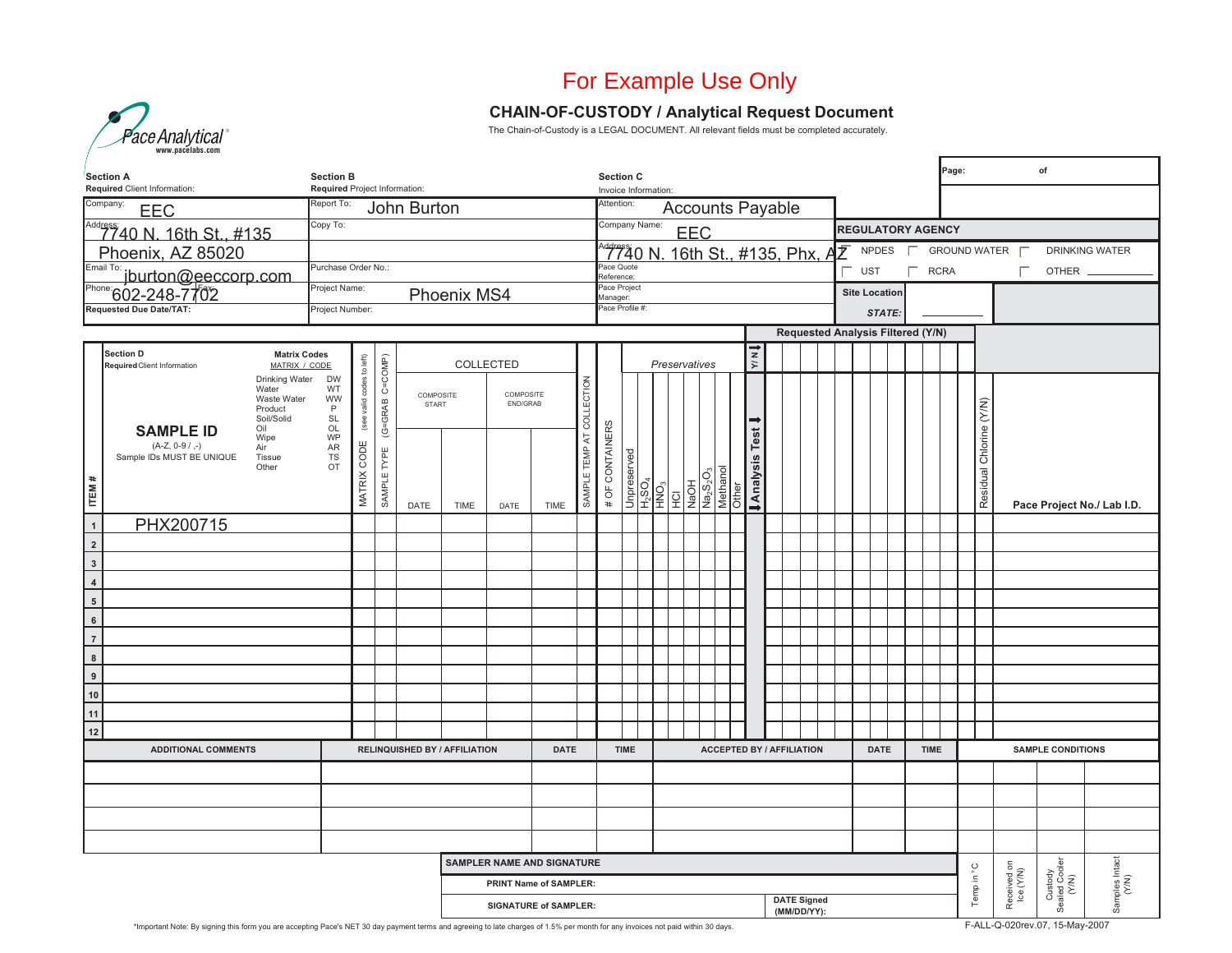#### **Instructions for completing Chain of Custody (COC)**

- 1. **Section A and B:** Complete all Client information at top of sheet: company name, address, phone, fax, contact (the person to contact if there are questions, and who will receive the final report.), e-mail address (if available), PO#, Project Name and/or Project Number as you would like to see it appear on the report.
- 2. **Section C:** Invoice Information: Billing information is included in this section. This information should include the name and address of the person receiving the invoice.
- 3. Quote Reference should be completed if a quotation was provided by Pace Analytical. The Project Manager, and Profile No. will be completed by Pace Analytical Services.
- 4. **Site Location:** A separate COC must be filled out for each day of sample collection. Record the two letter postal code for the US state in which the samples were collected.
- 5. **Regulatory Agency:** List the program that is guiding the work to ensure proper regulations are followed.
- 6. **Section D:** Complete a Sample Description in the "SAMPLE ID' section as you would like it to appear on the laboratory report. The following information should also be included: the sample matrix, sample type (G (grab) or C (composite). When collecting a composite, the start time and end time should be documented in the respective boxes. The collection time for a grab (G) sample should be entered in the boxes marked 'Composite End/Grab'), Sample temp at collection (if required by state), the total number of containers, and preservative used.
- 7. Mark if the sample was filtered in the field by marking Y or N in 'Filtered' row by the Analysis requested.
- 8. Requested Analysis: List the required analysis and methods on the lines provided and place a check in the column for the samples requiring the analysis. Additional comments should be referenced in the bottom left hand corner or include attachments for extended lists of parameters.
- 9. The sampler should print their name in the space provided and sign their name followed by the date of the sampling event at the bottom of the COC in the spaces designated for 'SAMPLER NAME AND SIGNATURE'.
- 10. When relinquishing custody of the samples to a representative of the laboratory or other organization, indicate the Item Numbers of those samples being transferred; sign relinquished by, date and time, and include your affiliation.

#### **\*Important Note:**

**Standard Turnaround Time is 2 Weeks/10 business days.** Results will be delivered by end of business on the date due unless other arrangements have been made with your project manager.

**Special Project Requirements** such as Low Level Detection Limits or level of QC reported must be included on the chain of custody in the Additional Comments section.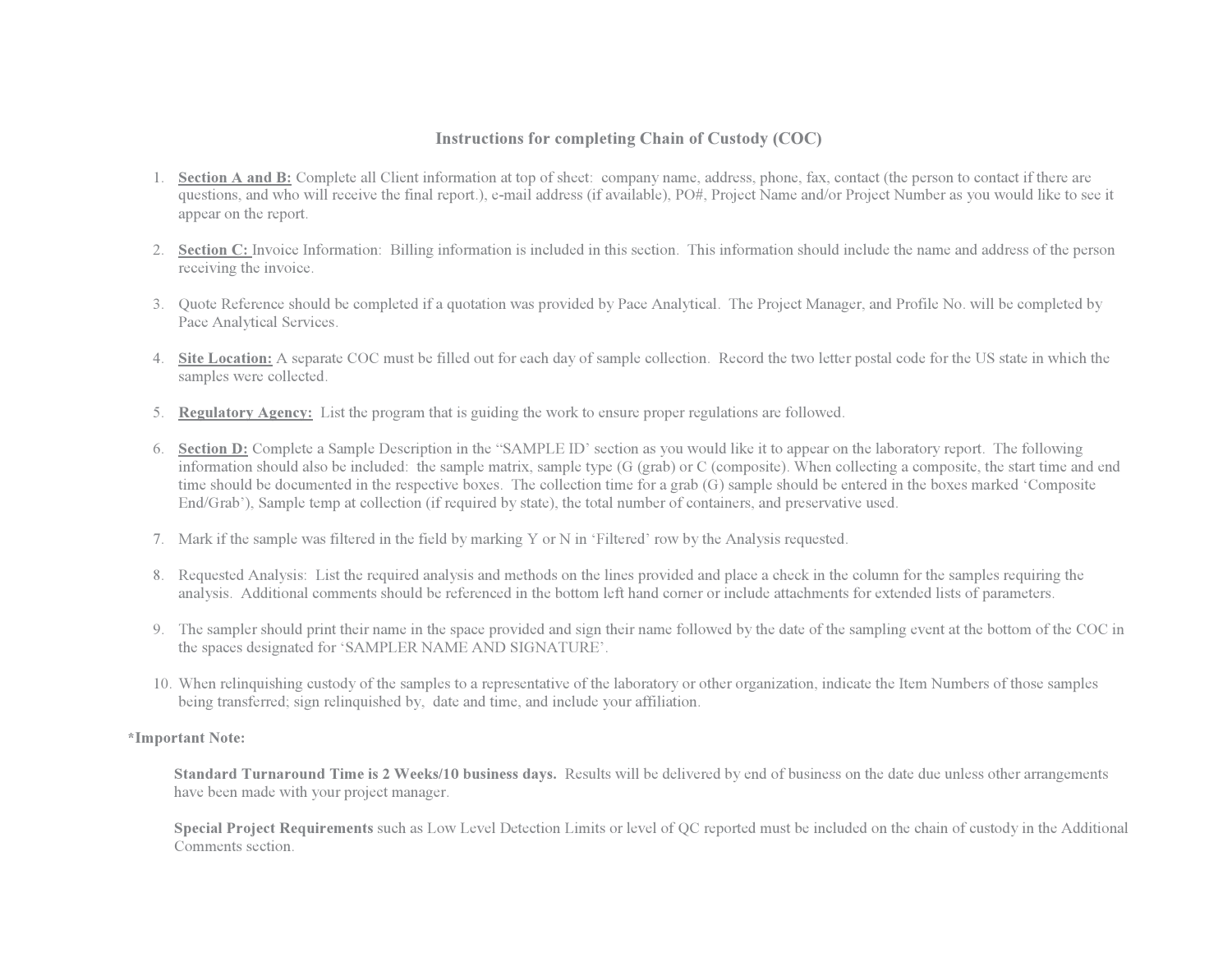**Appendix E: Stormwater Sampling Data Form**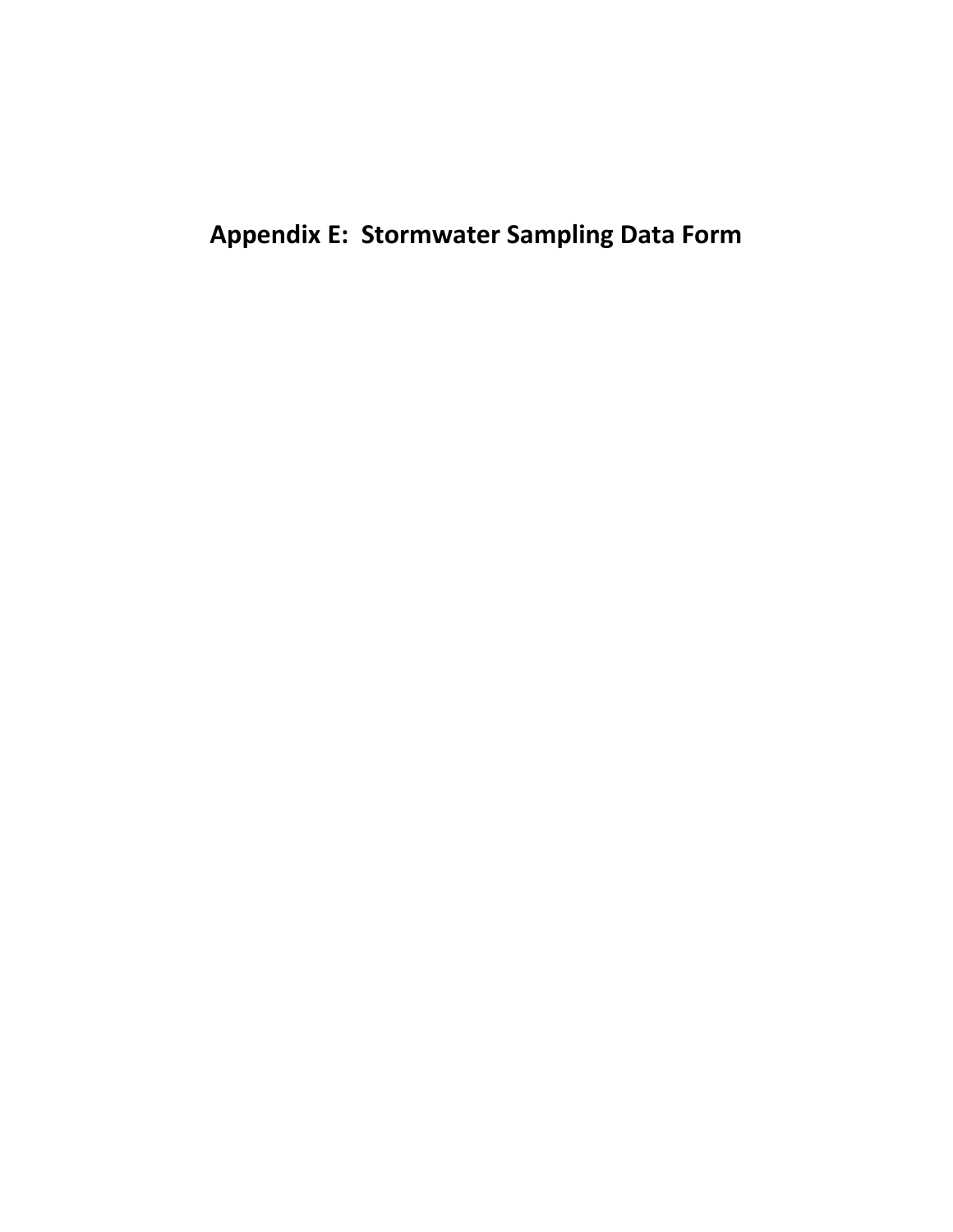

## **MS4 Stormwater Sampling**

Record the following information in the site logbook and take a photo:

Sample ID:

Sample Date:

Sampler Name(s):

Time (24 hr time):

Sampling Event: Summer / Winter

| <b>Site Parameter</b> | <b>Reading</b> | <b>Comments</b> |
|-----------------------|----------------|-----------------|
| Flow (gpm)            |                |                 |
| pH(SU)                |                |                 |
| Temperature (°C)      |                |                 |

\*Note: Site parameter readings are not required for Yard Sites

#### **CURRENT WEATHER:**

Temperature

Humidity

Cloud Cover

Wind/Direction

#### **FLOW CALCULATION:**

**Signature:**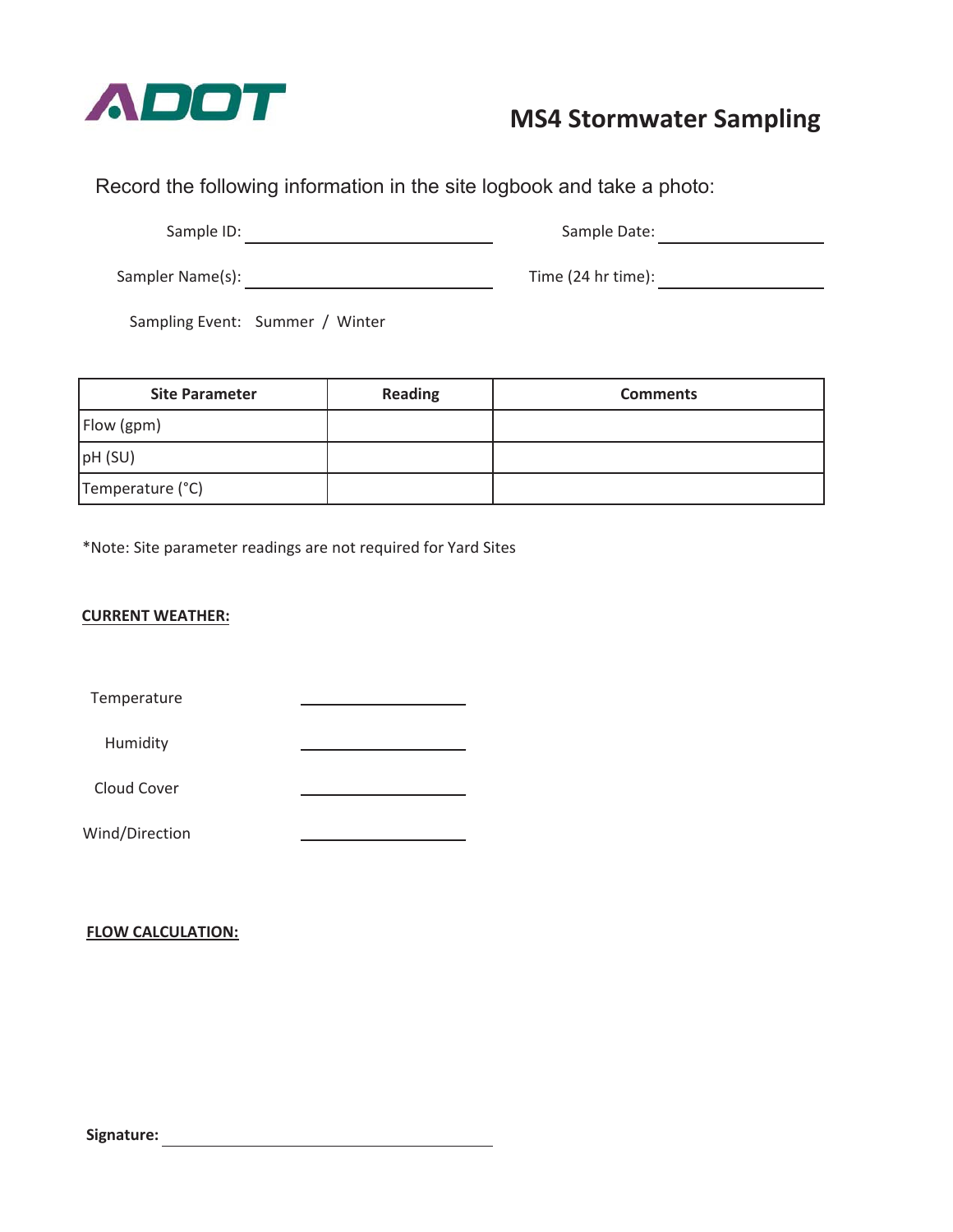**Appendix F: Data Quality Assurance Worksheet**